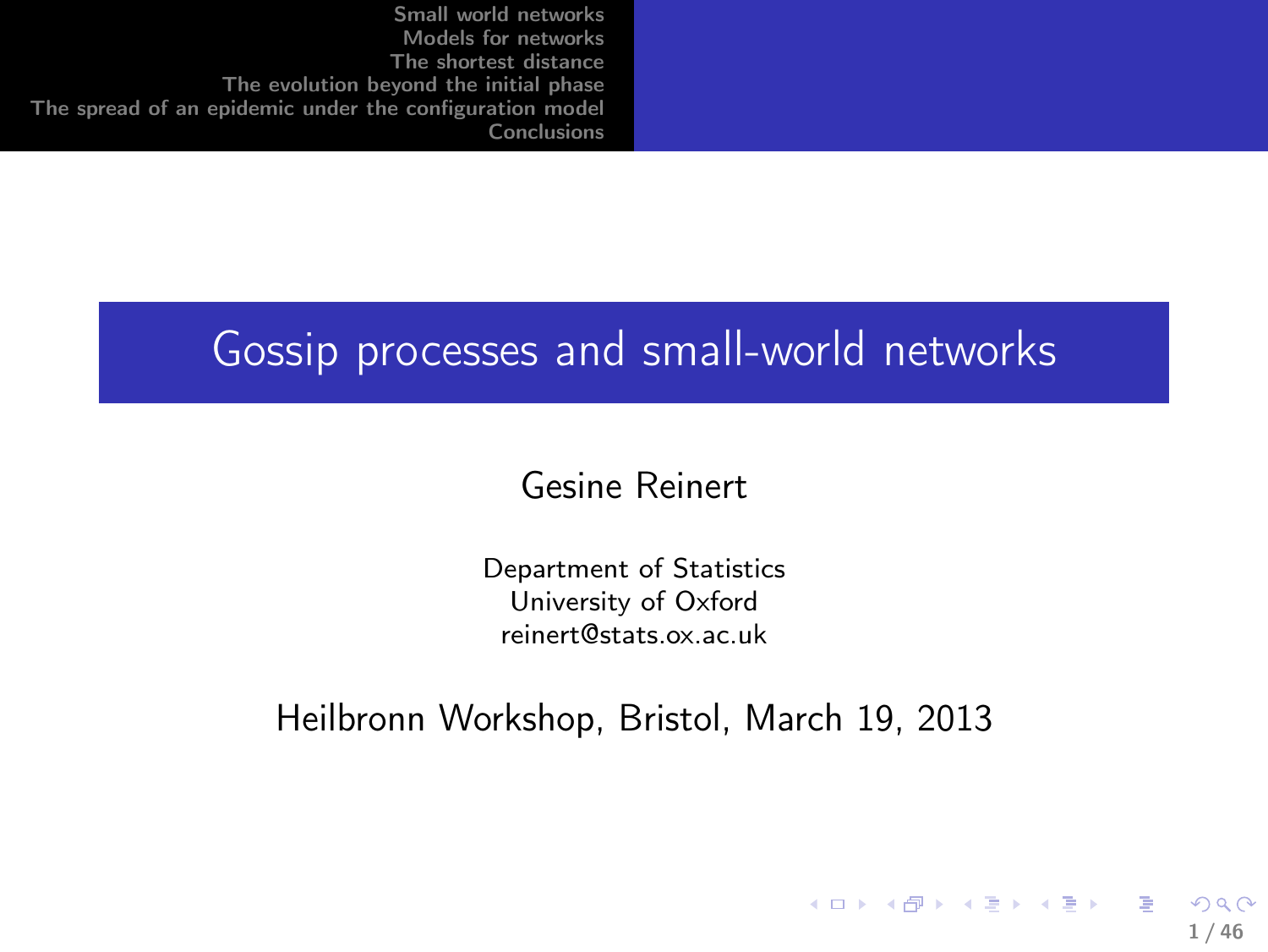|  | Small world networks<br>Models for networks<br>The shortest distance<br>The evolution beyond the initial phase<br>The spread of an epidemic under the configuration model<br><b>Conclusions</b> |  |
|--|-------------------------------------------------------------------------------------------------------------------------------------------------------------------------------------------------|--|
|--|-------------------------------------------------------------------------------------------------------------------------------------------------------------------------------------------------|--|

### **Outline**

- [Small world networks](#page-2-0)
- [Models for networks](#page-5-0)
- [The shortest distance](#page-9-0)
- [The evolution beyond the initial phase](#page-23-0)
- [The spread of an epidemic under the configuration model](#page-31-0)

[Conclusions](#page-44-0)

Joint work with Andrew Barbour (Melbourne)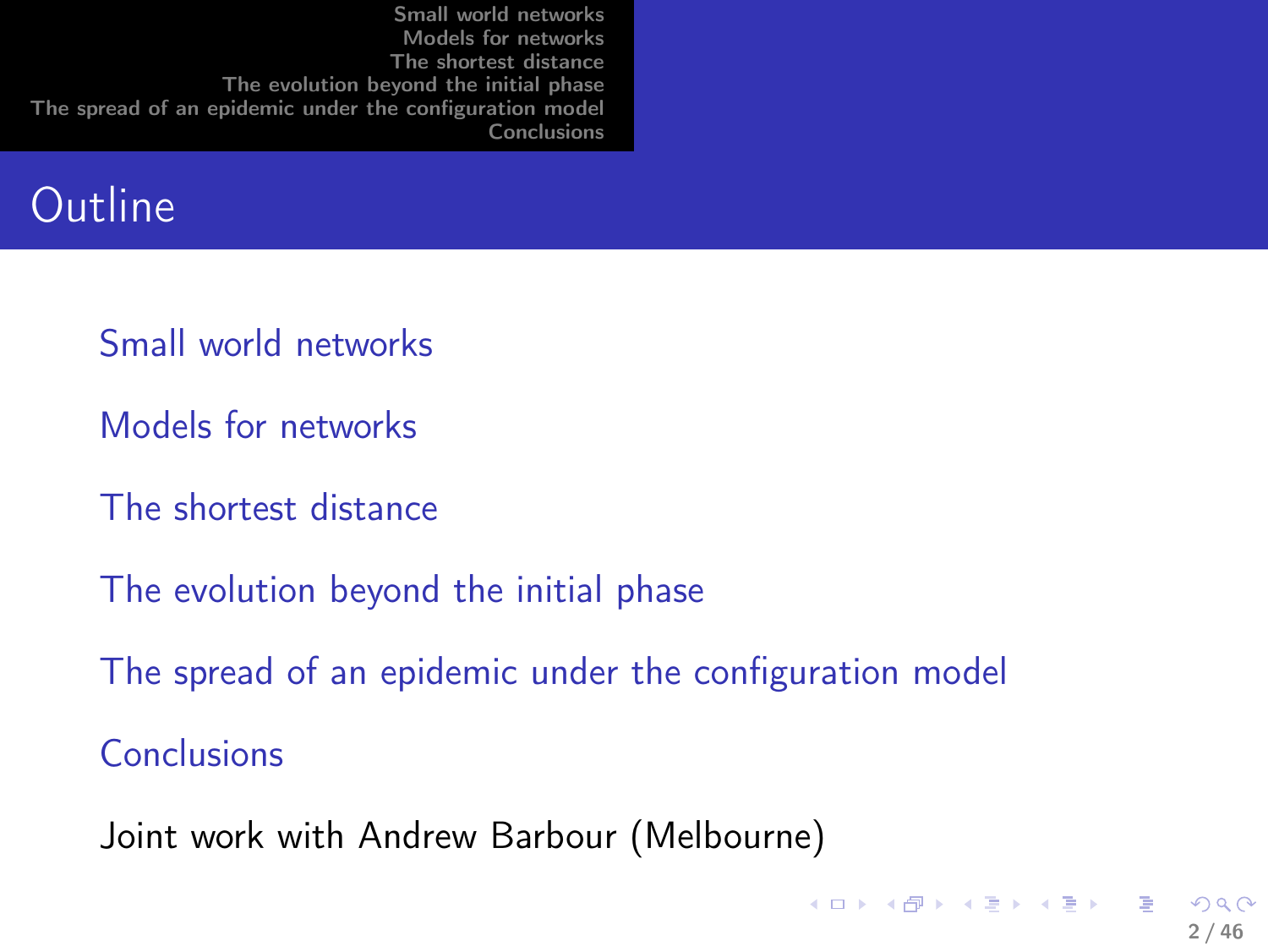# Small world networks

Has it happened to you? You meet a complete stranger, but in conversation it turns out that you have a common acquaintance. This experience is so surprising, yet at the same time so familiar, that we have coined a phrase to describe it: "It's a small world".

<span id="page-2-0"></span>In a nutshell: Surprisingly short distances between vertices despite only moderate local clustering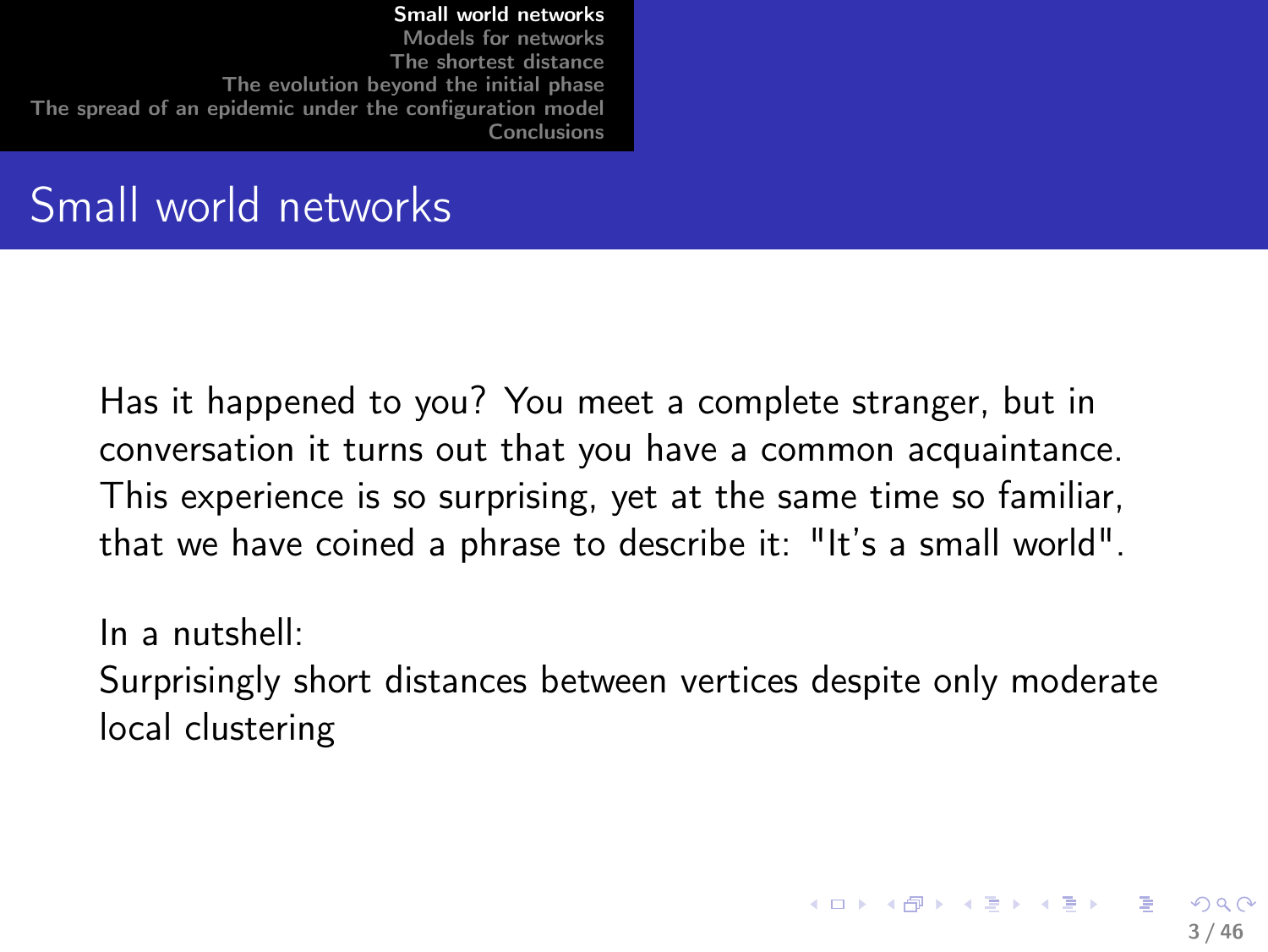# Some applications

- metabolic networks
- protein-protein interaction networks
- spread of epidemics
- neural network of C. elegans
- social networks
- collaboration networks (Erdös numbers ... )

4 / 46

∽≏∩

イロト 不優 ト 不差 ト 不差 トー

- Membership of management boards
- World Wide Web
- interbank loans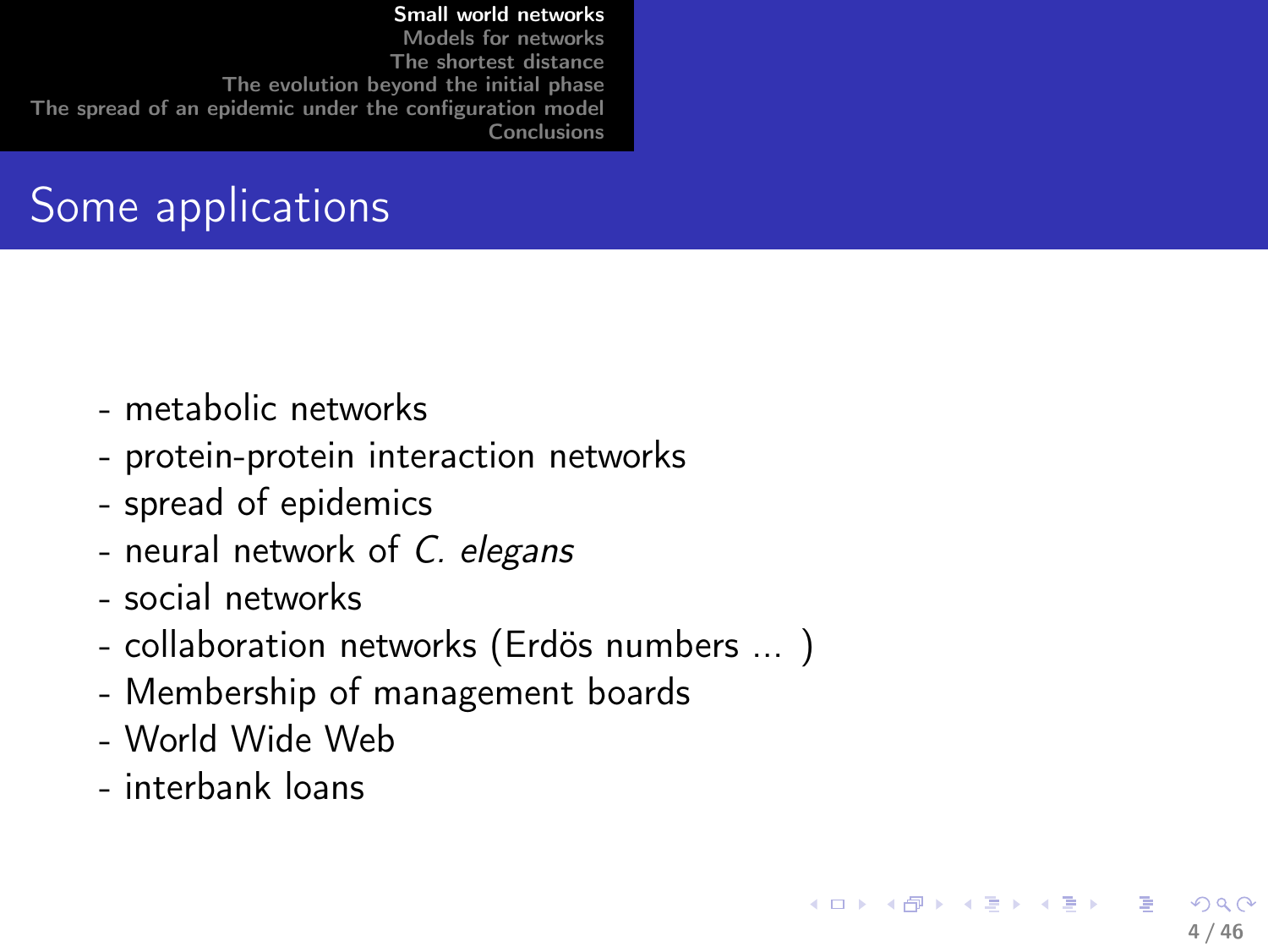

In this talk we address the following, related questions:

- 1. What is the shortest distance between two randomly chosen points?
- 2. If gossip spreads on a network, when has a certain proportion, say, 90 % of the population, heard the gossip? When has everyone heard the gossip?
- 3. If an epidemic spreads on a network, what is the proportion of susceptible individuals at any time point?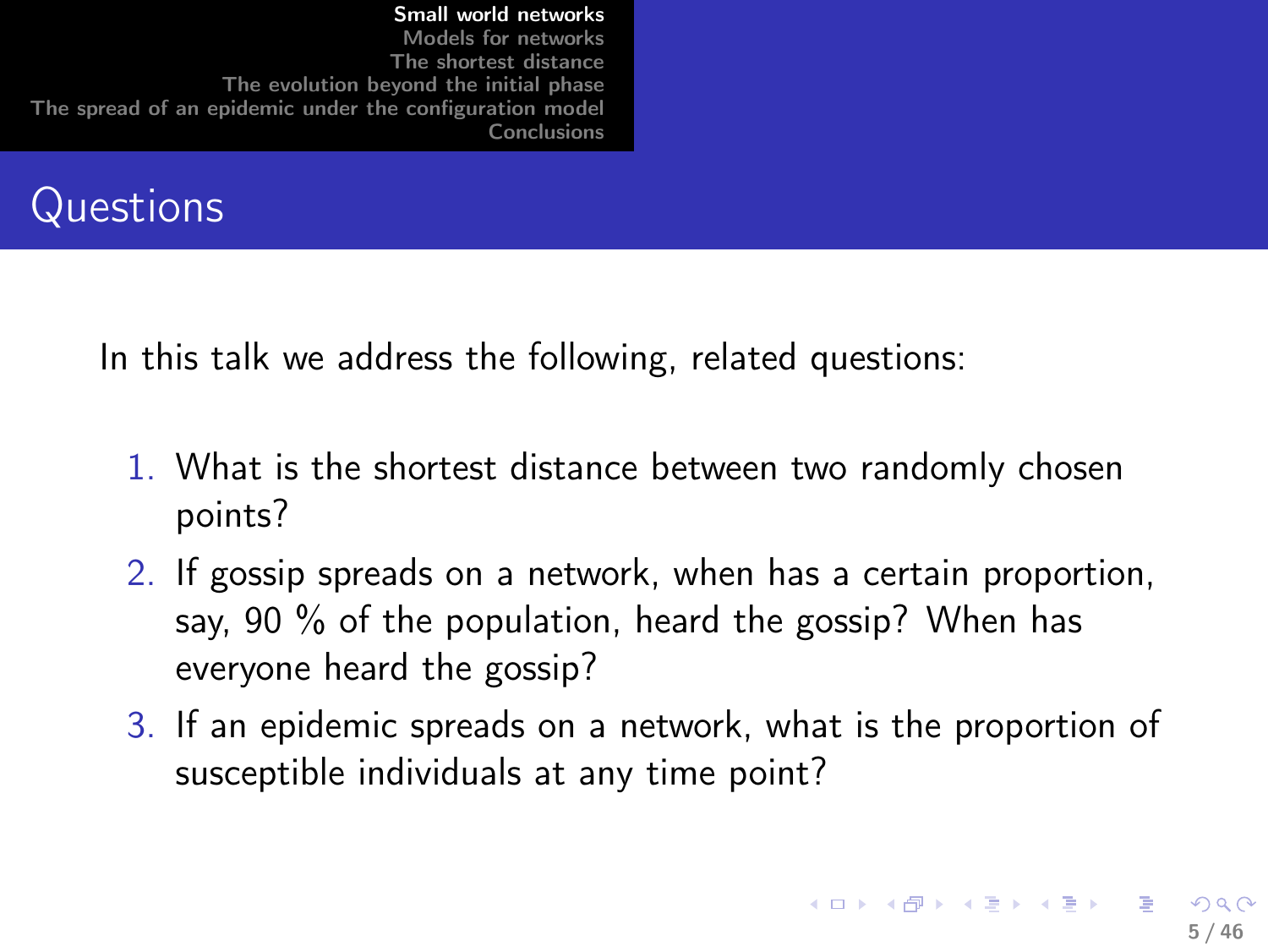# The Watts-Strogatz small world model

Milgram (1967): 6 degrees of separation? Watts and Strogatz (1998); Newman, Moore, Watts (2000); Ball, Mollison, Scalia-Tomba (1997)

A discrete circle with  $L$  vertices, and  $k$  nearest neighbours each, gets added random shortcuts, with  $\phi$  probability of shortcut, per connection, so that there are  $Lk\phi$  shortcuts on average.

<span id="page-5-0"></span>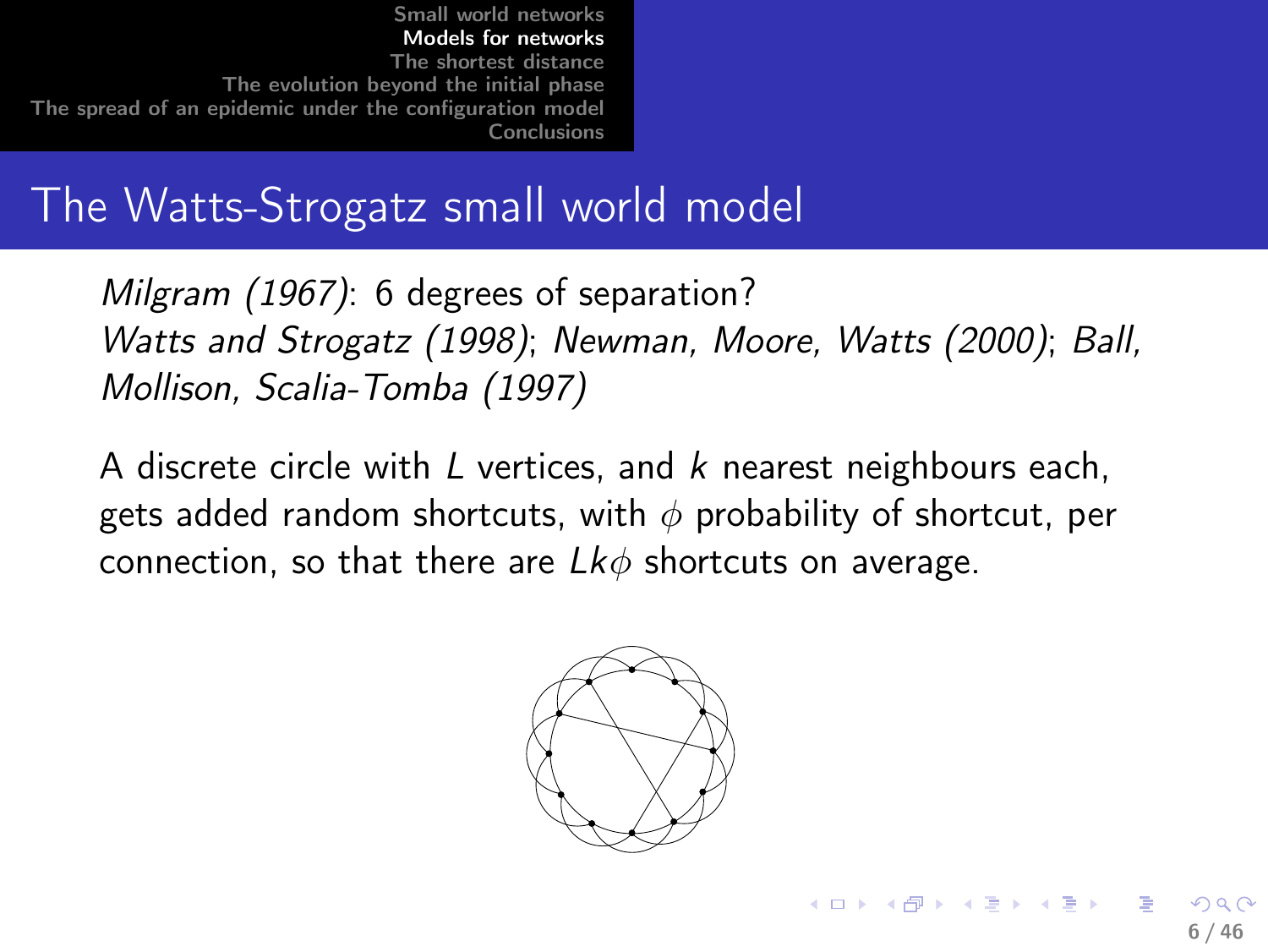# Continuous approximation

The continuous (great) circle model (continuous small world model) on a circle C of circumference L has a Poisson  $(L\rho/2)$ number of shortcuts added uniformly. Neighbourhoods are collapsed by dividing distances by k, and  $\rho$  corresponds to  $2k\phi$ . Chords between points have length zero.

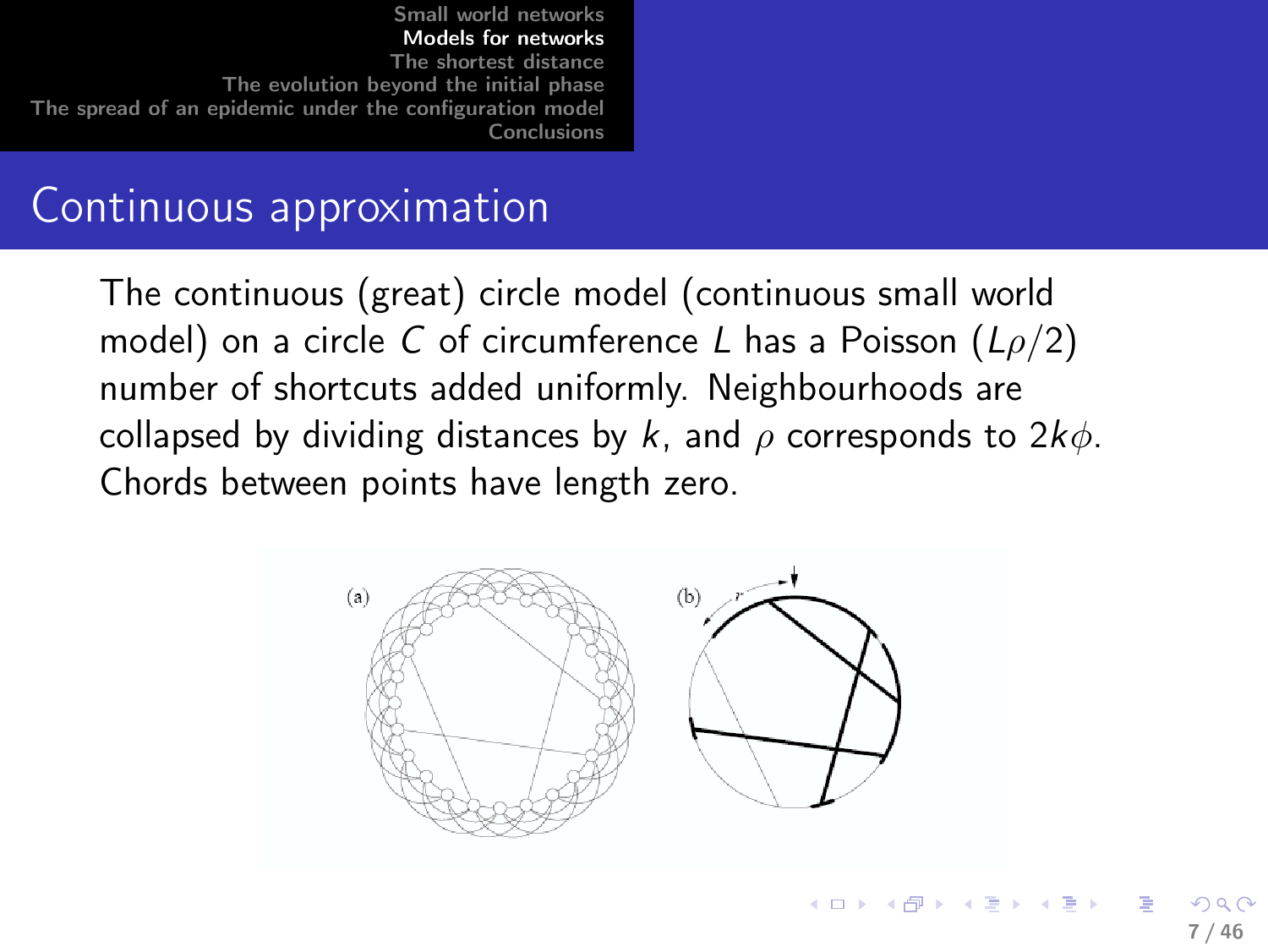A higher-dimensional version

Barbour and R. (2001)

Take  $Po(L\rho/2)$  shortcuts between random pairs of points in a finite, homogeneous space  $C$  in  $d$  dimensions, such as a sphere or a torus.

Local neighbourhoods are of the form  $K(P, s)$ , a ball of radius s around P; we assume that as  $s \to 0$ ,

$$
|K(P,s)|\sim s^d v(K)
$$

(and some more precise assumptions on this growth).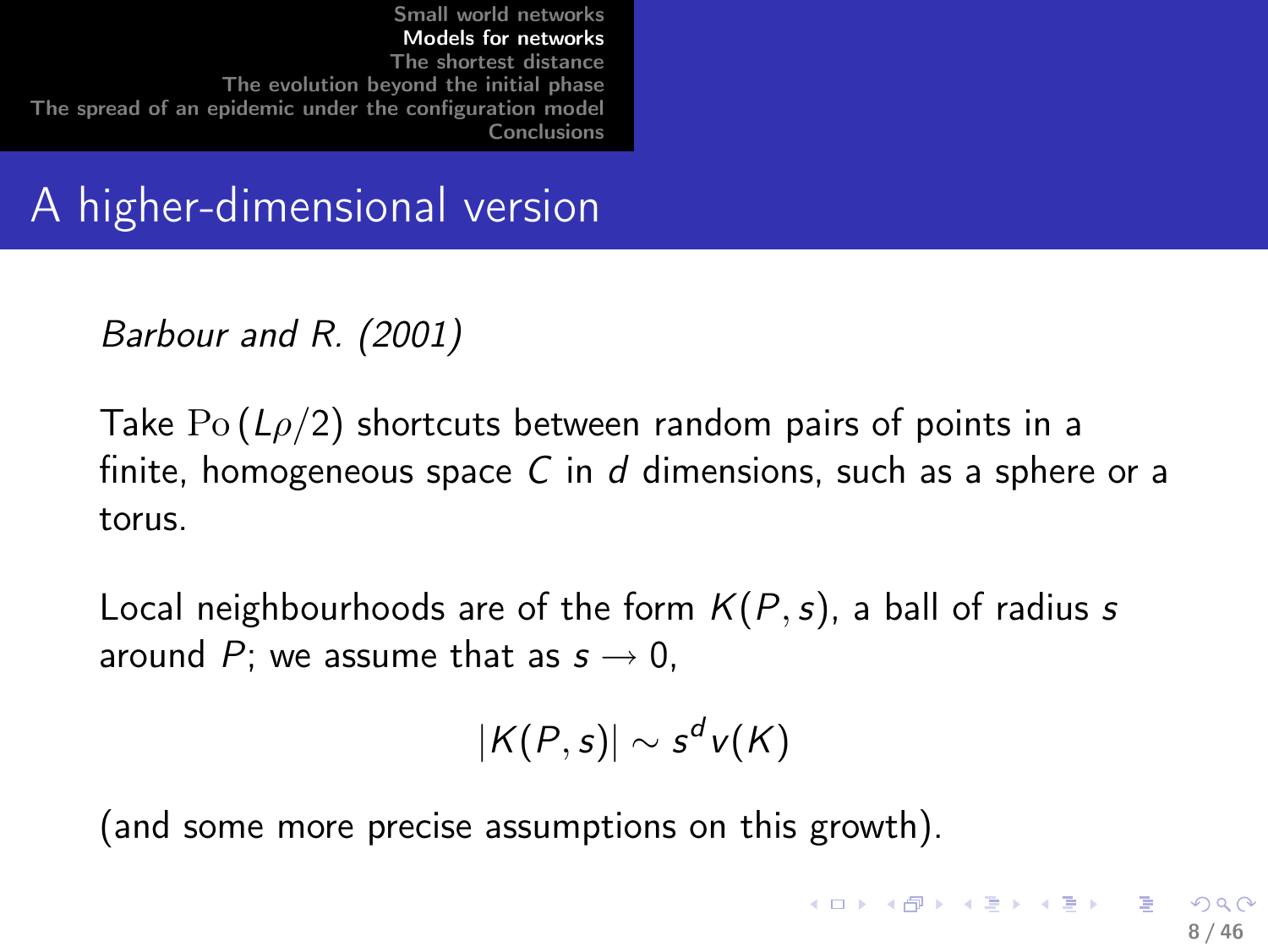# Configuration model

In a finite population of N vertices,  $N_k$  are of type k, that is, they have exactly  $k$  acquaintances.

<span id="page-8-0"></span>An approximate construction is as follows: an individual of type  $k$  is equipped with  $k$  half-edges. Join all the half-edges into edges by a random matching of the half-edges.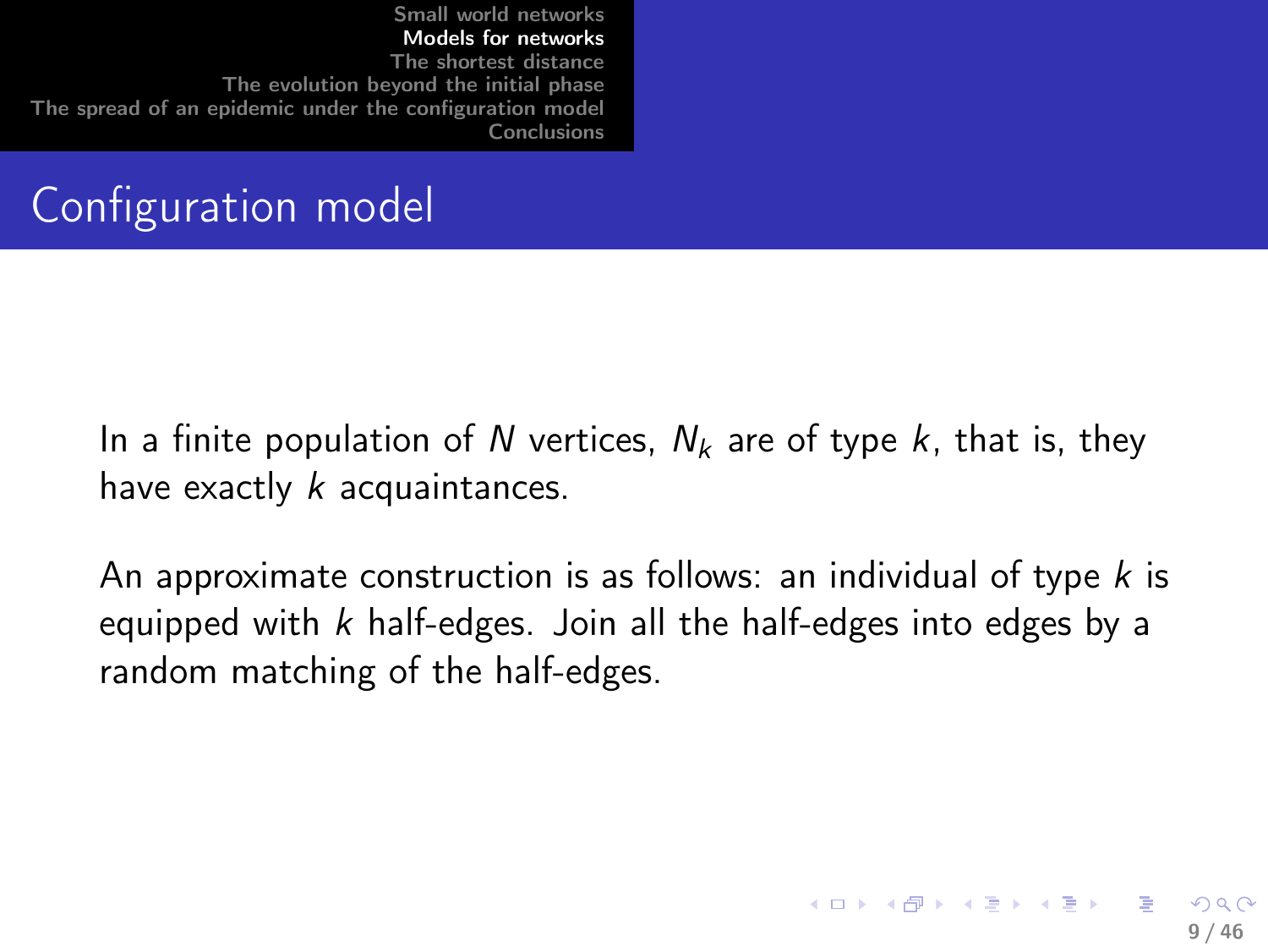# The shortest distance in Watts-Strogatz small worlds

We use the continuous small world model, with a Poisson  $(L\rho/2)$ number of shortcuts added uniformly to a circle C of circumference L. Assume  $L\rho > 1$ . Let D be length of the shortest path between two randomly chosen points

*Barbour and R. (2001)*: uniformly in 
$$
|x| \leq \frac{1}{4} \log(L\rho)
$$
,

$$
P\left(\mathcal{D} > \frac{1}{\rho}\left(\frac{1}{2}\log(L\rho) + x\right)\right) \to \int_0^\infty \frac{e^{-y}}{1 + e^{2x}y} dy
$$

as  $L\rho \rightarrow \infty$  (and exact expression for bound on the distance).

The mean of the shortest distance is

$$
\frac{1}{2\rho}\left(\log(L\rho)+\gamma\right),\,
$$

where  $\gamma \approx 0.577$  is the Euler constant.

<span id="page-9-0"></span>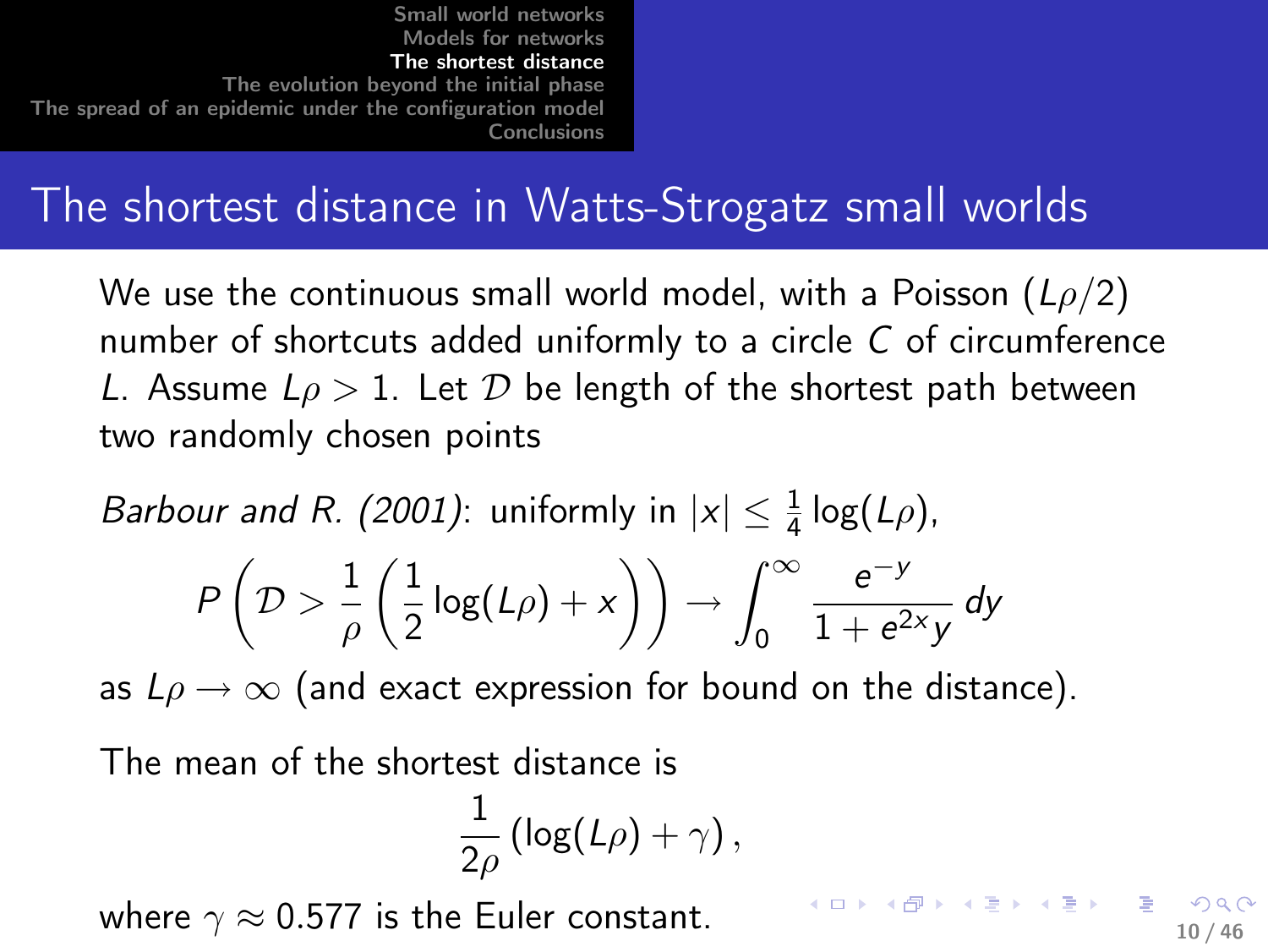Idea of Proof: Yule processes on the network

Pick a point  $P$  at random from  $C$ .

Our process walks from P at the same speed  $2\rho$  in all possible directions, taking any shortcut that it can find.

Let  $R(t)$  be the set of points that can be reached from P in time t.

Taking shortcut means initially creating a new intervals on the circle, but will in due time meet some areas that it has covered before; hence there is dependence in the temporal evolution.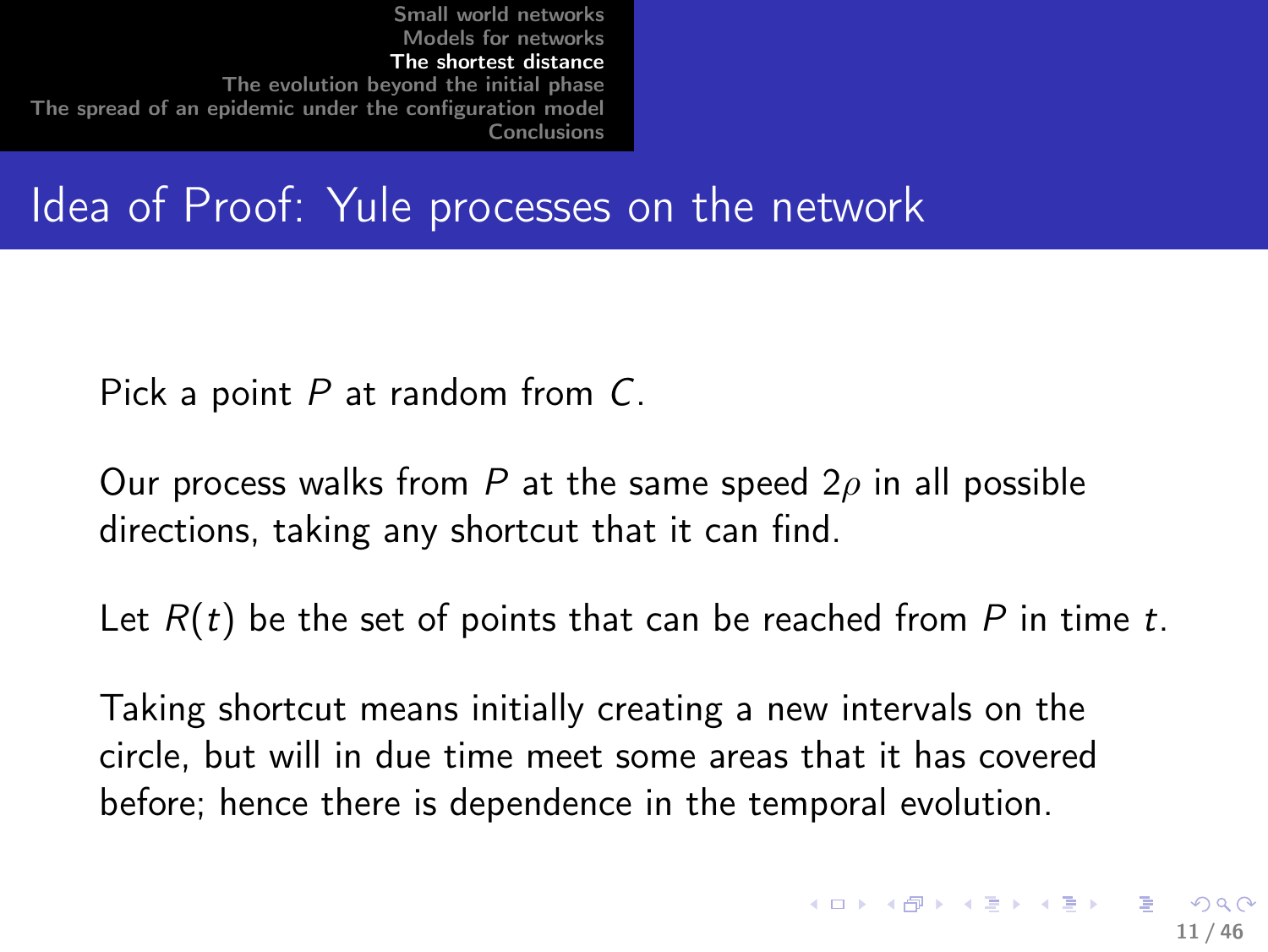> Compare this process to a (Yule) pure growth process  $S(t)$ : start at  $P$ , with growth rate  $2p$ , ignoring overlap.

For small times t we expect  $R(t) \approx S(t)$ .

Pick another point  $P'$  at random from  $C$ , let an independent pure growth process run from that point. The time at which the two independent pure growth processes will meet will be  $\approx \frac{1}{2}\mathcal{D}$ .

12 / 46

**KORK REPARED REMARK**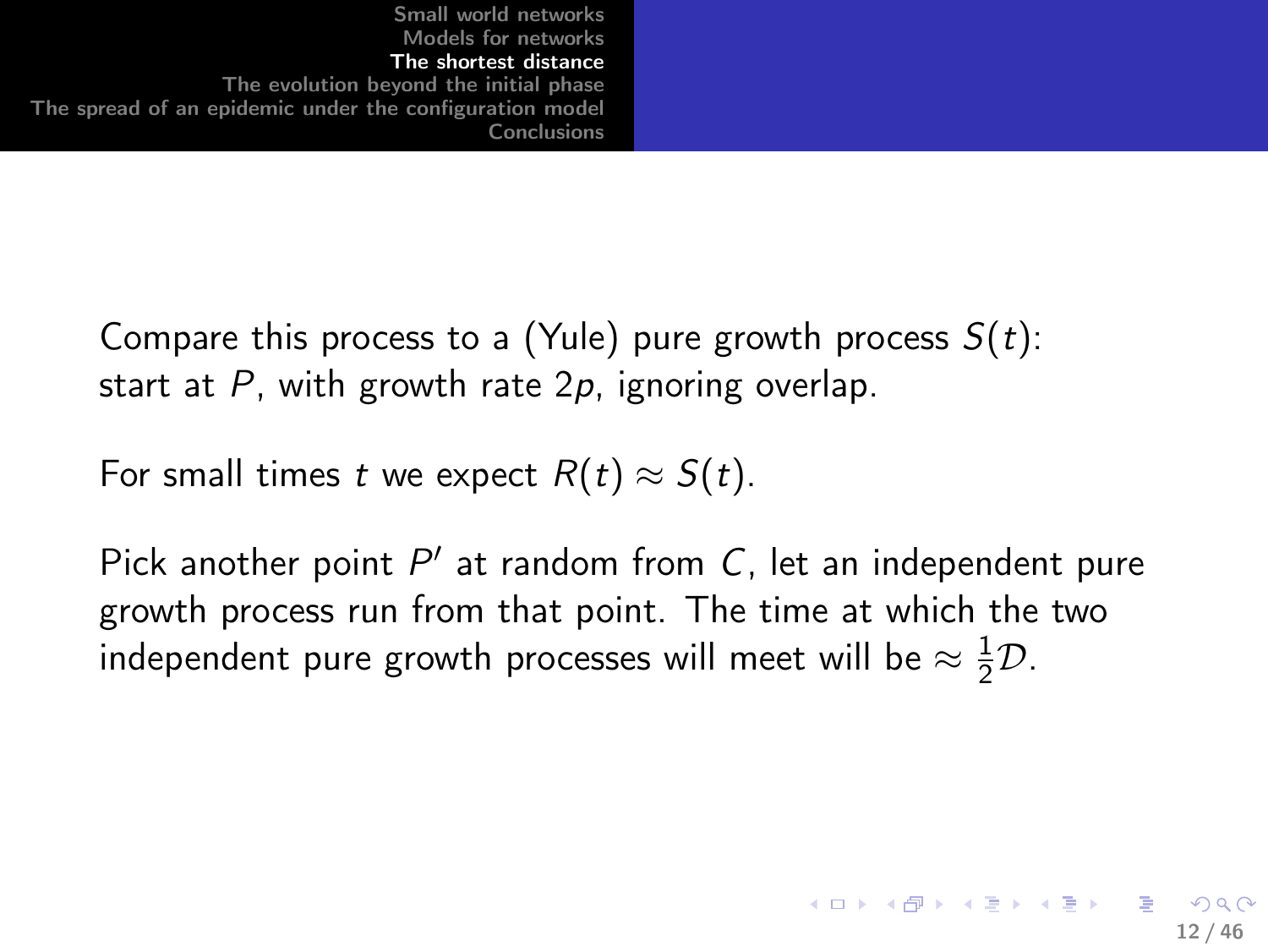|--|

### More precisely...

For the pure growth process  $S(t)$  started at P, let  $M(t)$  be the number of intervals at time t and let  $s(t)$  be the total length of the circle covered at time t. This process gives a Yule process with birth rate  $2\rho$ ; it is well-known that

$$
EM(t) = e^{2\rho t}, \nEs(t) = \frac{1}{\rho} (e^{2\rho t} - 1).
$$

Let  $N(t)$ ,  $u(t)$  be the corresponding quantities for the pure growth process started at the point  $P'$ .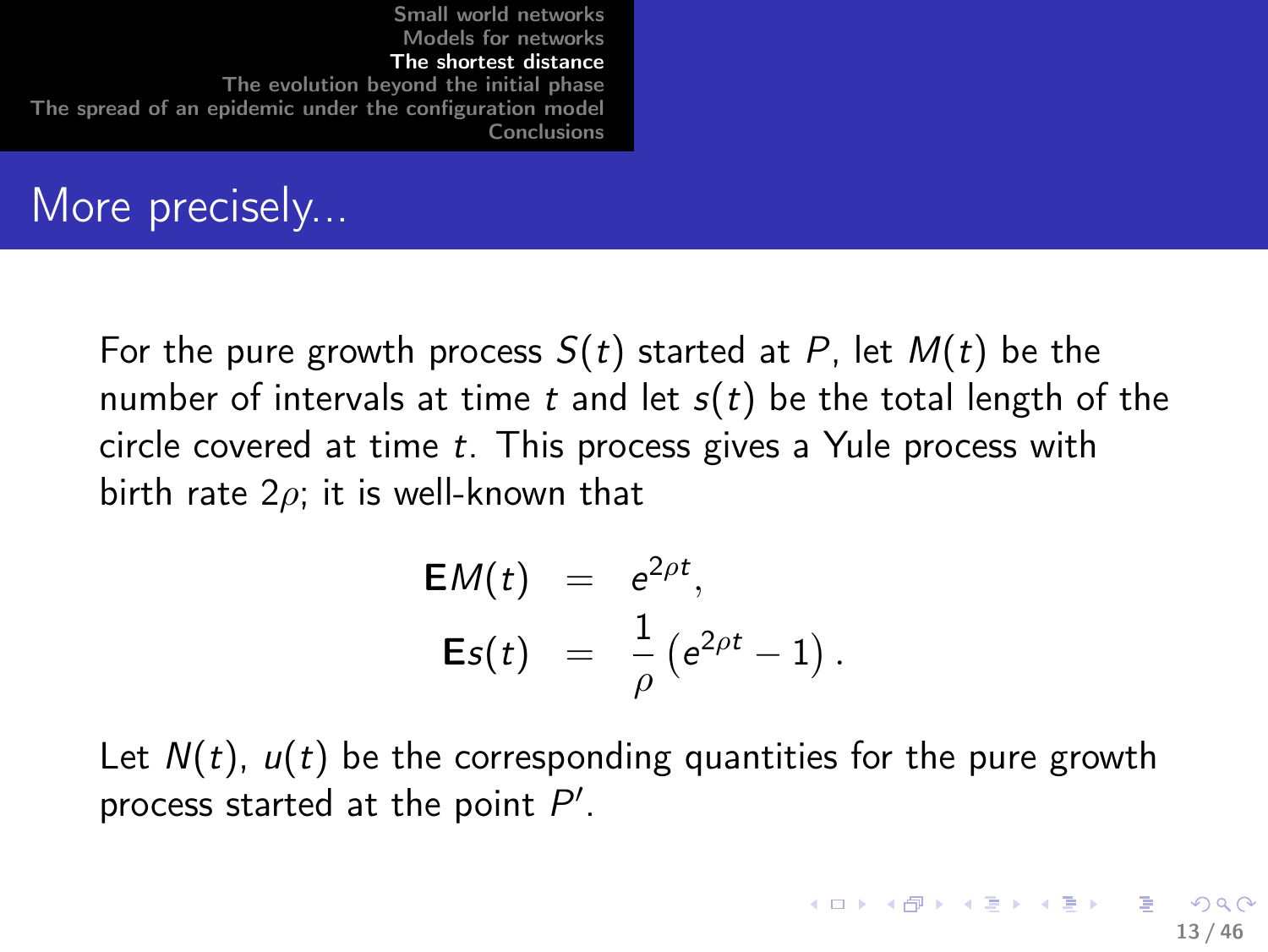### The time scale for intersections

Run both pure growth processes from time 0.

At time  $t$  there are approximately  $e^{4\rho t}$  pairs of intervals and each has approximately length  $\frac{1}{\rho}$ .

Let  $V_t$  be the number of intersecting pairs of intervals at time t, one from the process started at  $P$ , the other from  $P'$ , then

$$
V_t \approx \frac{2}{L\rho} e^{4\rho t}
$$

<span id="page-13-0"></span>.

At the time scale of the first encounter  $\tau_{\mathsf{x}} = \frac{1}{2d}$  $\frac{1}{2\rho} \left\{ \frac{1}{2} \log(L\rho) + x \right\}$  we have, roughly,  $V_{\tau_x} \approx 2e^{2x}$ .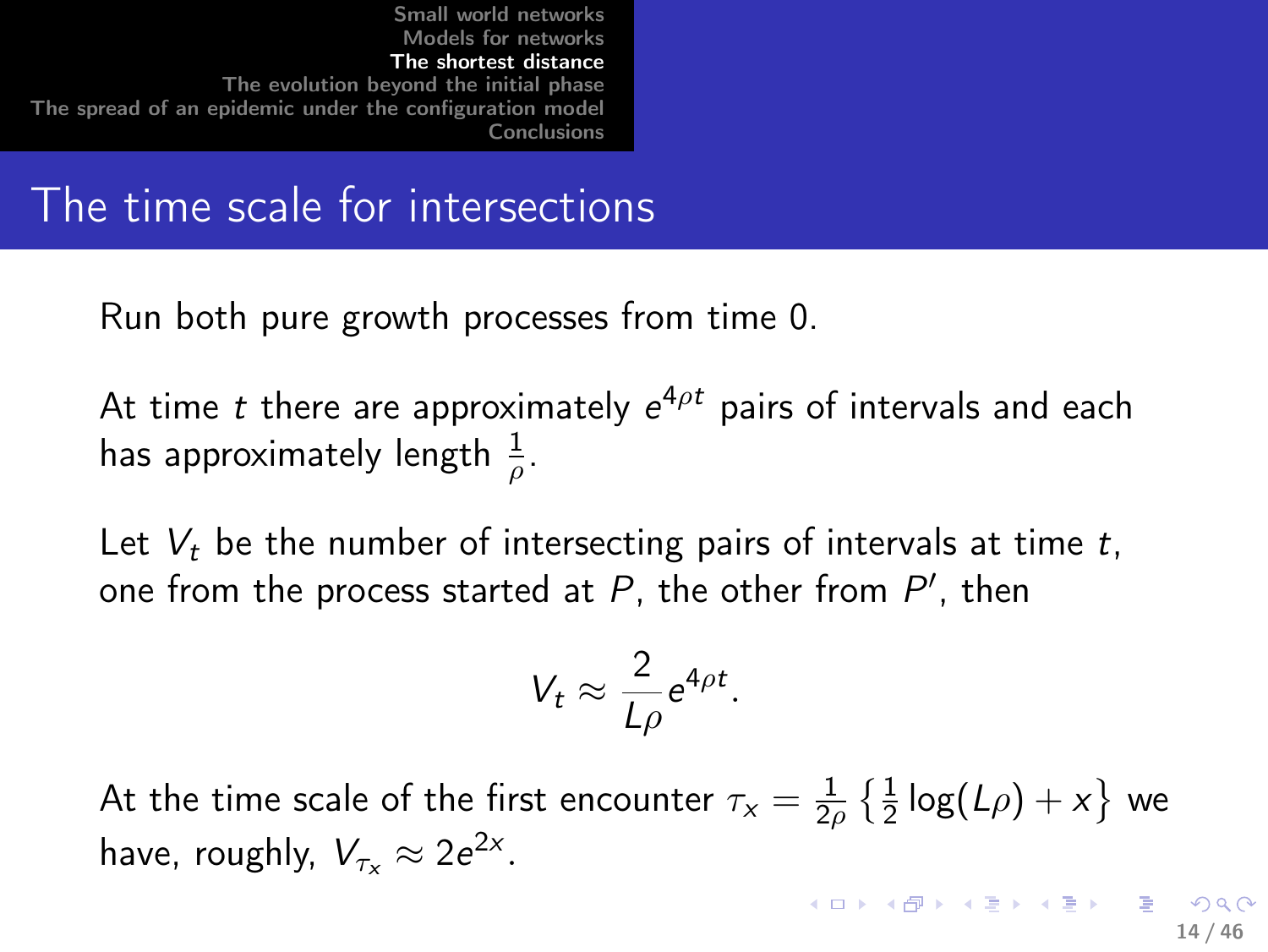### Mixed Poisson approximation for  $V_t$

Given  $M(\tau_{\mathsf{x}}) = m, N(\tau_{\mathsf{x}}) = n$ , and all the lengths  $s_1, \ldots, s_m$  and  $u_1, \ldots, u_n$  of the intervals,

$$
V_{\tau_x} \approx \text{ Poisson}\left(\frac{2}{L}\sum_{i=1}^m \sum_{j=1}^n \min(s_i, u_j)\right).
$$

Now

$$
\{V_{\tau_x} = 0\} \approx \{\hat{V}_{\tau_x} = 0\} = \{\mathcal{D} > 2\tau_x\},\
$$

and thus

$$
\begin{array}{rcl}\n\mathsf{P}\{\mathcal{D} > 2\tau_{\mathsf{x}}\} & \approx & \mathsf{E}e^{-\frac{2}{L}\sum_{i=1}^{M(\tau_{\mathsf{x}})}\sum_{j=1}^{N(\tau_{\mathsf{x}})}\min(s_i, u_j)} \\
& = & \mathsf{E}e^{-\frac{4}{L}\int_{0}^{\tau_{\mathsf{x}}}\mathsf{M}(v)\mathsf{N}(v)dv}.\n\end{array}
$$

15 / 46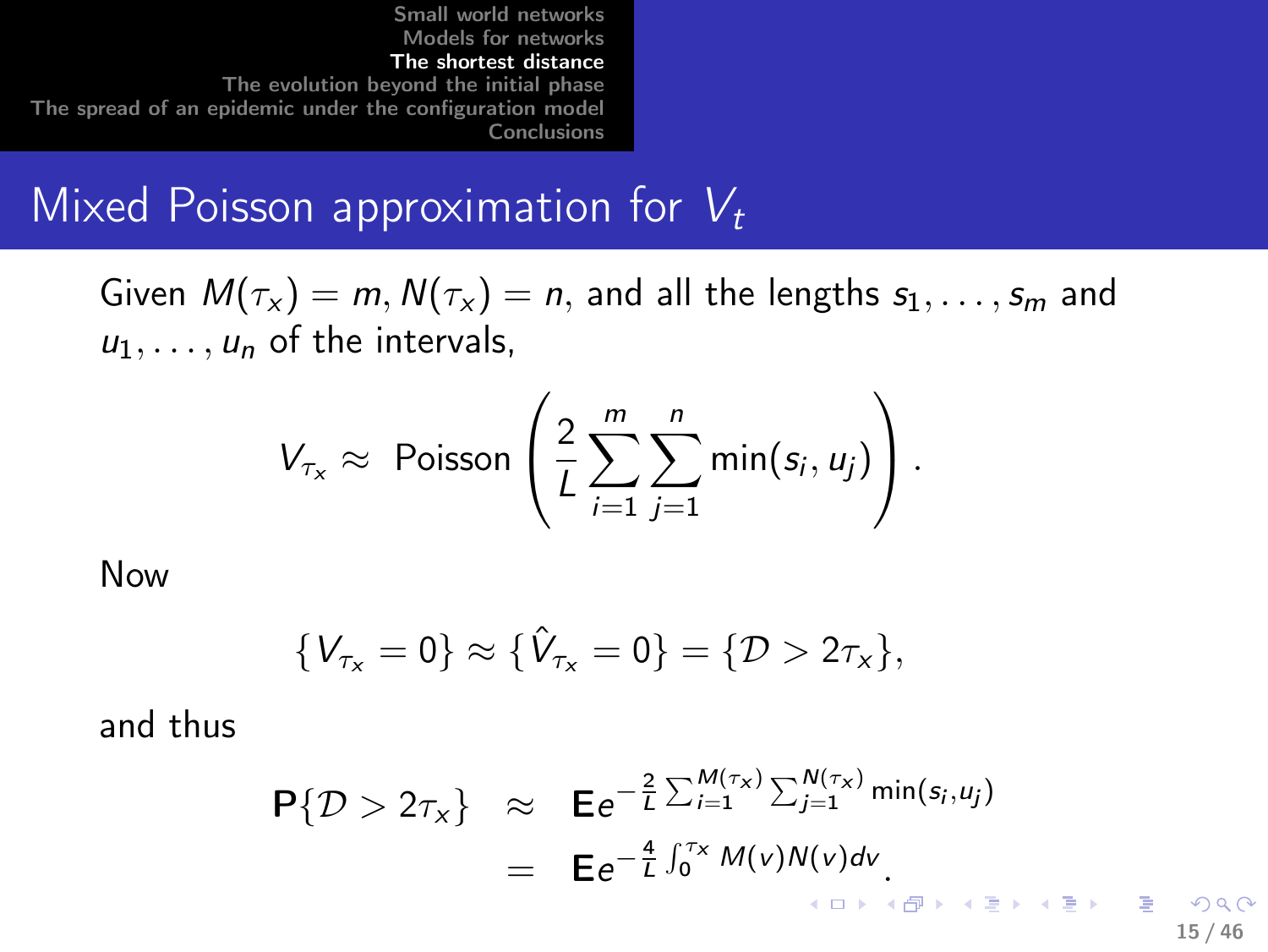# Martingale argument

$$
e^{-2\rho t}M(t) \rightarrow W \text{ a.s.}
$$

where W is exponentially distributed with parameter 1. So with  $W, W'$  indept.  $exp(1)$ 

$$
\exp\left\{-\frac{4}{L}\int_0^{\tau_x}M(v)N(v)dv\right\} \approx \exp\{-e^{2x}WW'\}
$$

and

$$
\mathsf{E} \exp\{-e^{2x}WW'\} = \int_0^\infty \frac{e^{-y}}{1 + e^{2x}y} \, dy
$$

as claimed.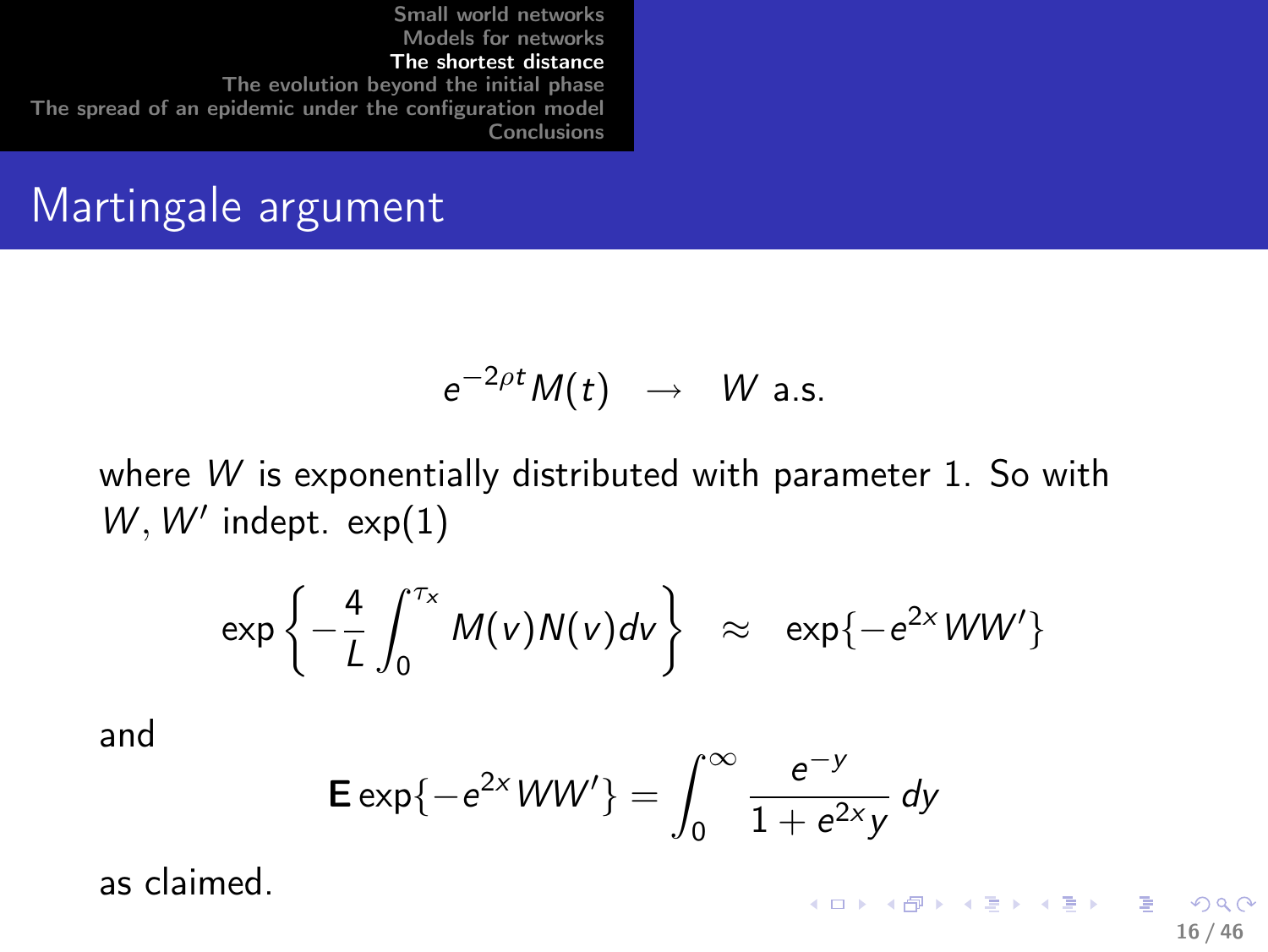# In higher-dimensions

Take  $Po(L\rho/2)$  shortcuts between random pairs of points in a finite, homogeneous space C in d dimensions, such as a sphere or a torus.

Local neighbourhoods are of the form  $K(P,s)$ , which is ball of radius s around P. We assume that as  $s \to 0$ ,

$$
|K(P,s)| \sim s^d v(K),
$$

and that the probability of intersection of two subsets  $K(P, t)$  and  $K(Q, u)$  with P, Q uniformly chosen is approximately

<span id="page-16-0"></span>
$$
L^{-1}v(K)(t+u)^d,
$$

where  $L$  is the area of  $C$ .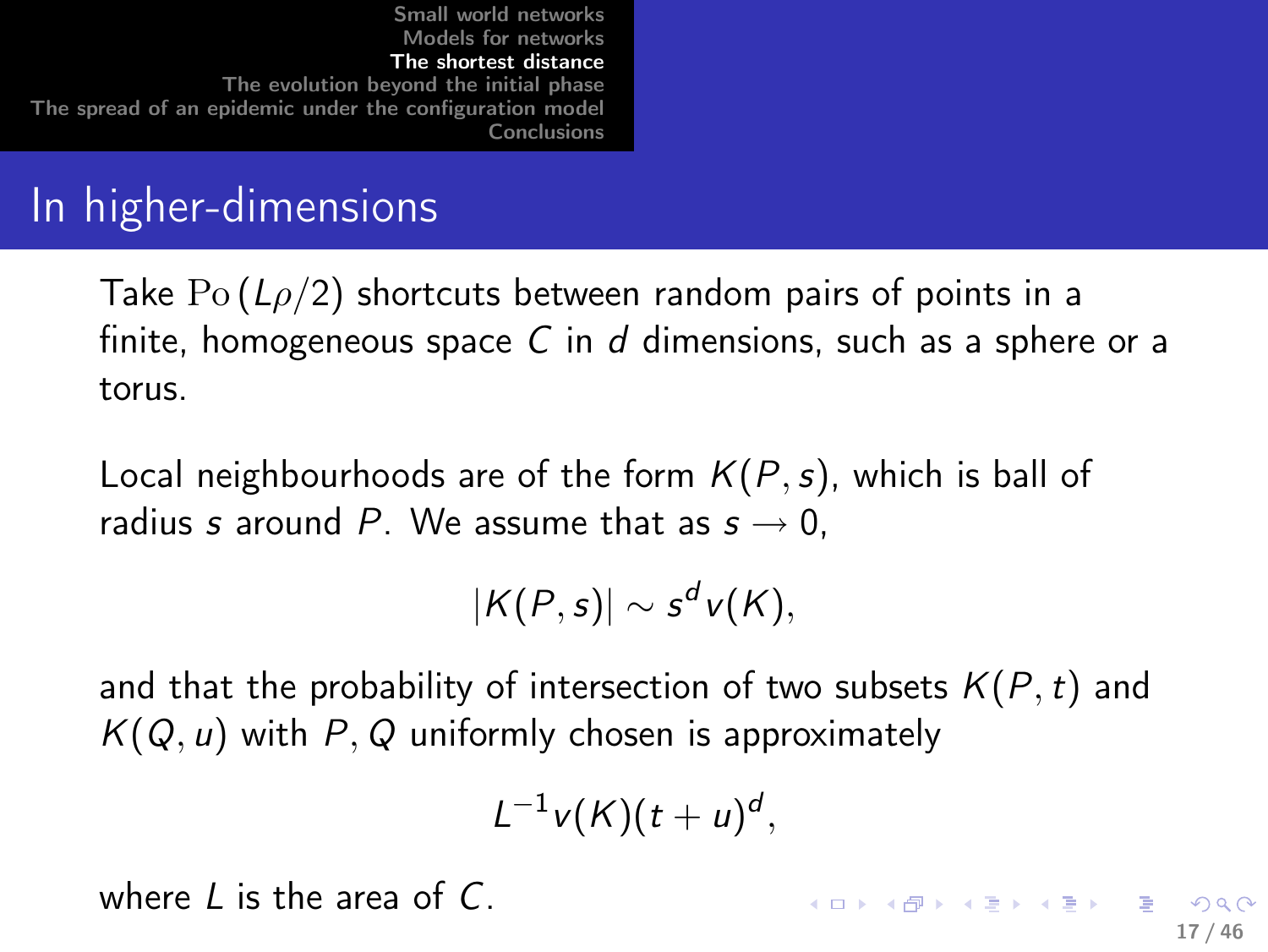### The pure growth process

Again we approximate with pure growth processes with independently and uniformly positioned neighbourhoods. We define its neighbourhood size process by

 $\xi_t(A) = \#\{\text{neighborhoods with radii having lengths in } A\}.$ 

Let  $M_0(t)$  be the number of neighbourhoods in the pure growth process at time  $t$ , and

$$
M_I(t) := \int_{\mathbf{R}_+} x^I \xi_t(dx) = \sum_{j=1}^{M_0(t)} s_j^I, \quad I \geq 0,
$$

be the sum [of](#page-16-0) t[he](#page-18-0) *l*'th powers of the 'radii' of the [ne](#page-17-0)[ig](#page-18-0)[h](#page-9-0)[b](#page-9-0)[ou](#page-23-0)[r](#page-8-0)h[o](#page-23-0)o[ds](#page-0-0)[.](#page-45-0)

<span id="page-17-0"></span> $209$ 18 / 46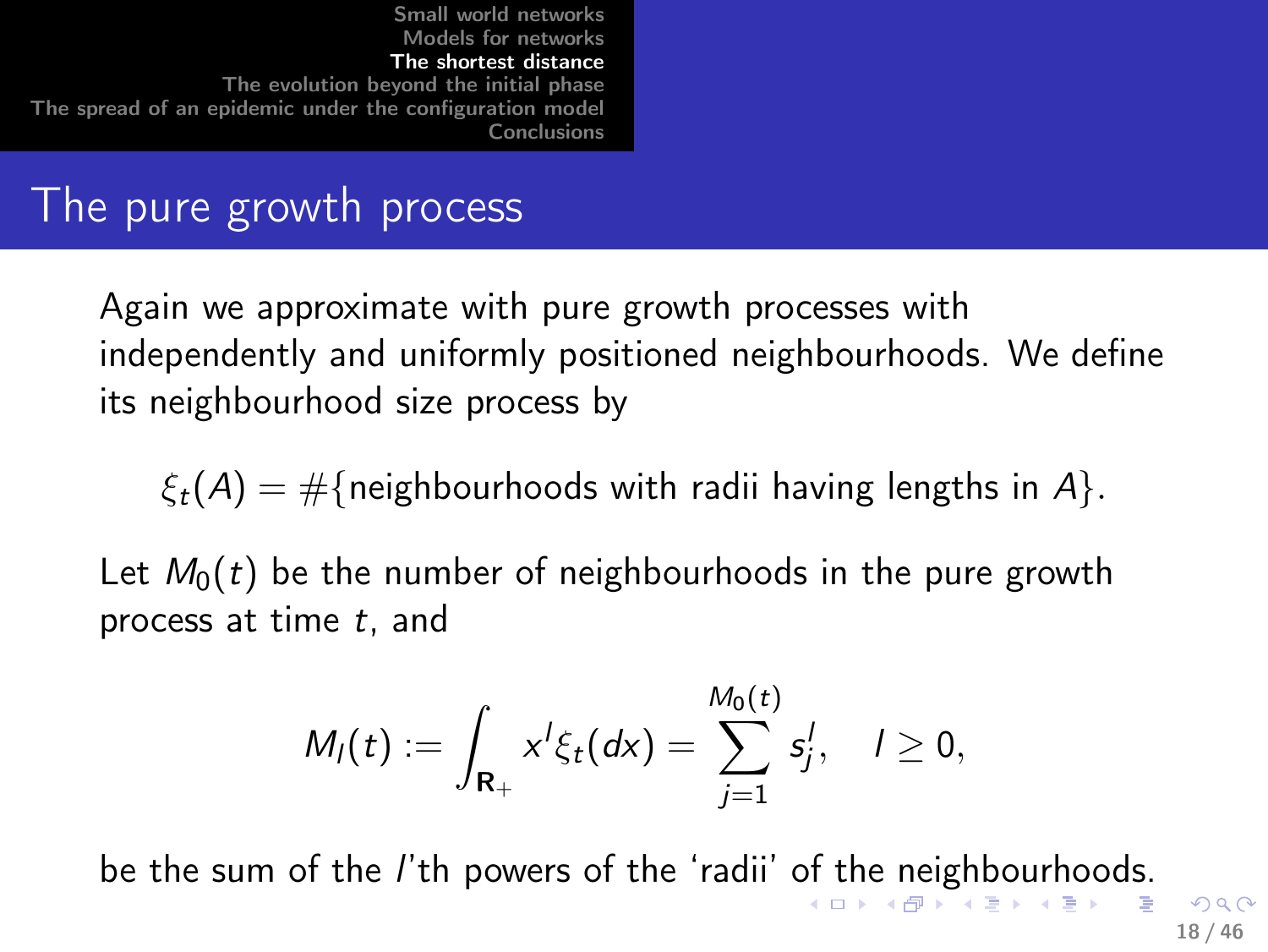# A martingale limit

Let

$$
H_i(t)=M_i(t)\frac{\lambda_0^i}{i!},
$$

and

$$
\lambda_0=\lambda_0(\rho)=\left(d!\rho v(K)\right)^{\frac{1}{d}},
$$

then, as  $t \to \infty$ ,

$$
de^{-\lambda_0 t}H(t)\to W_*(\infty)\mathbf{1} \text{ a.s.}.
$$

<span id="page-18-0"></span>K ロ ▶ K @ ▶ K 할 ▶ K 할 ▶ → 할 → 9 Q @ 19 / 46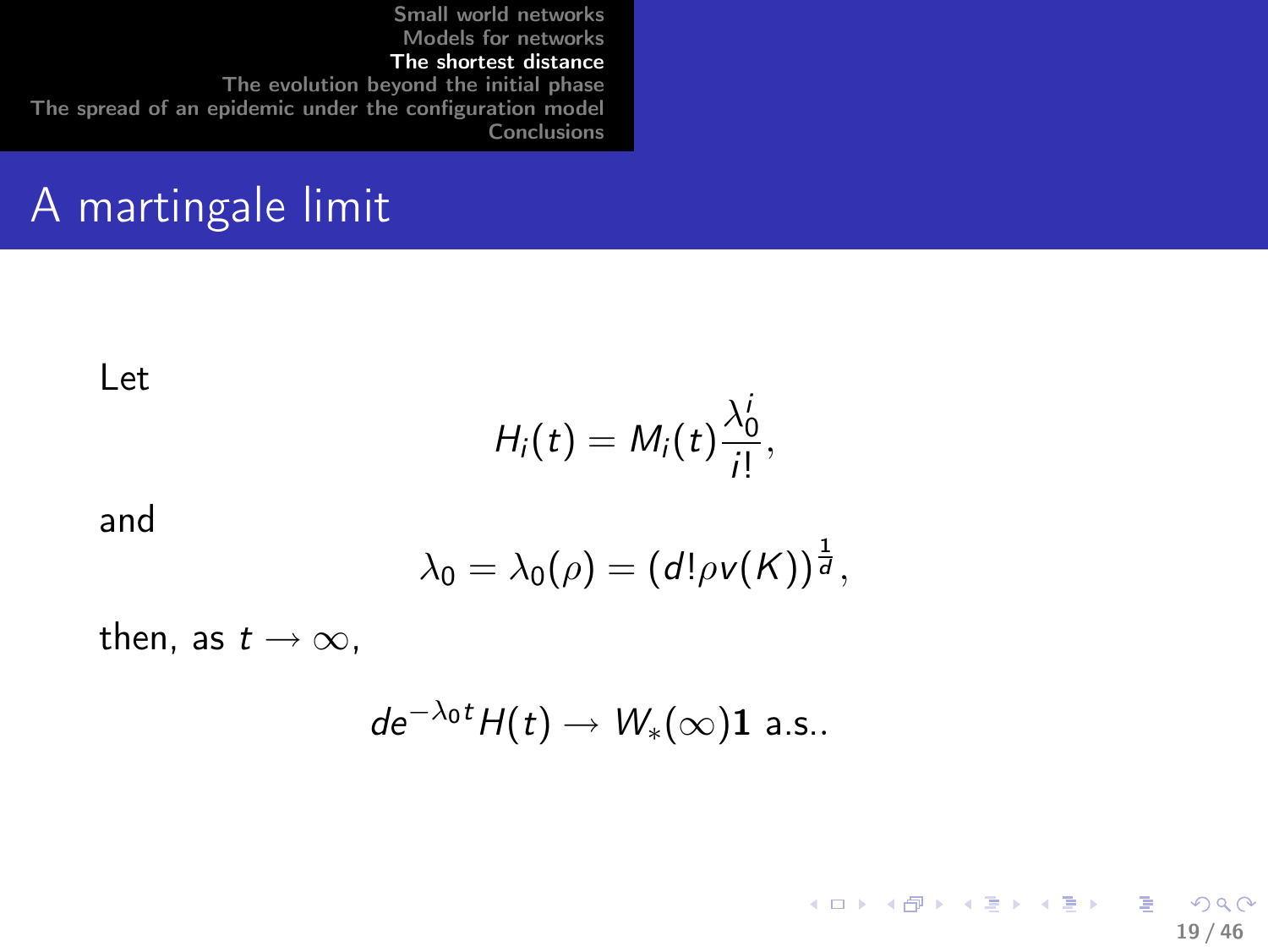### The shortest distance in  $d$  dimensions

Let D denote the distance between two randomly chosen points of C on the graph with a  $Po(L\rho/2)$ -distributed random number of shortcuts. Then

$$
\mathsf{P}\left[D>\frac{2}{\lambda_0}\left\{\frac{1}{2}\log(L\rho)+x\right\}\right]\to\mathsf{E}\left(\exp\left\{-de^{2x}W_*(\infty)W_*(\infty)'\right\}\right)
$$

as  $L\rho \to \infty$ , uniformly in  $|x| \leq \frac{1}{4} \log(L\rho)$ , where  $W_*(\infty)$ and  $W_*(\infty)'$  are independent copies.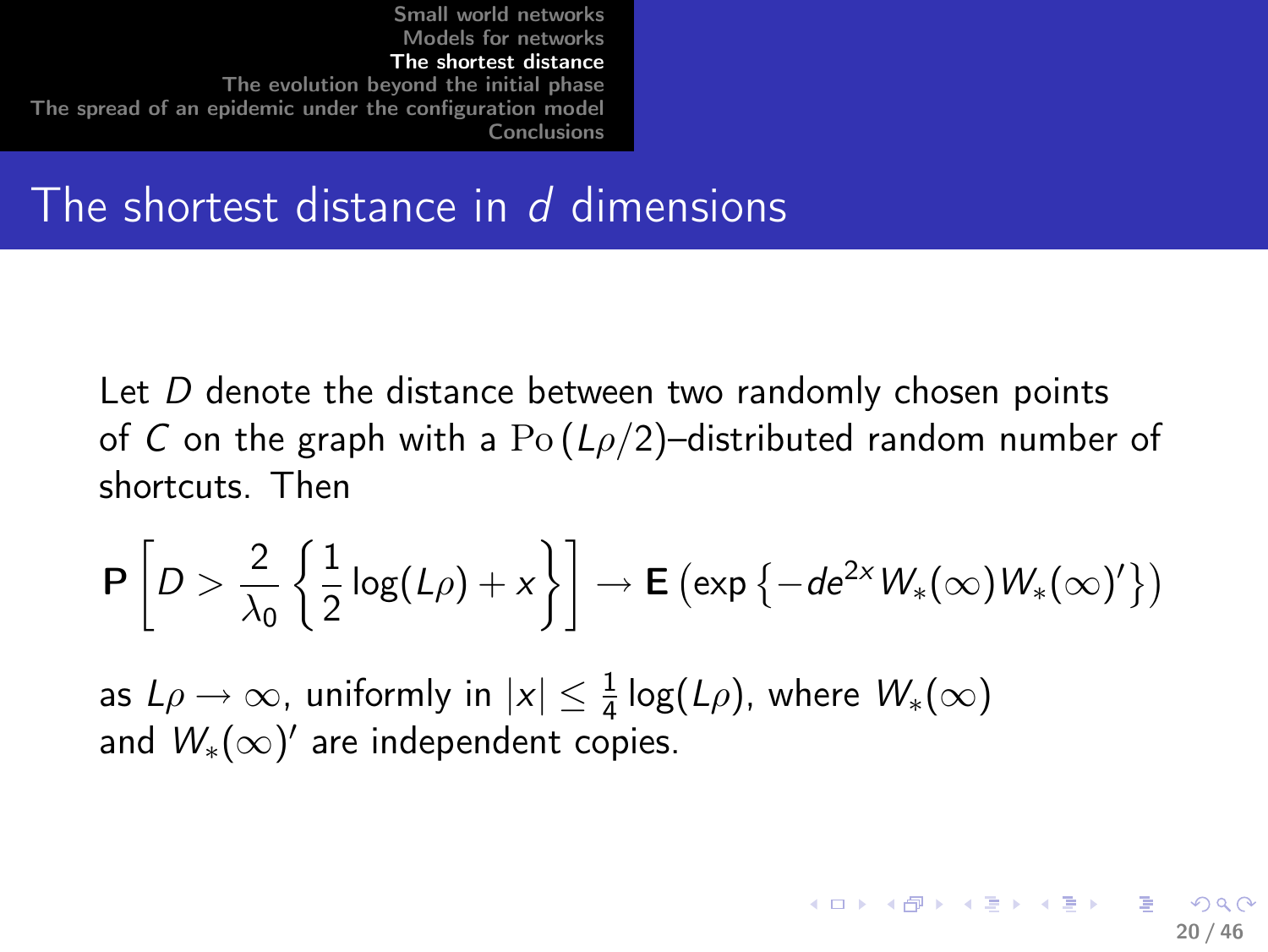# Beyond the shortest distance: gossip

The possibly simplest process is on a network is a *gossip* process: Chatterjee & Durrett (2011), Aldous (2010)

Information spreads locally from an individual to his neighbours on the two-dimensional torus, and also occasionally to other, randomly chosen members of the community.

Here we present our results from Barbour and R. (2012).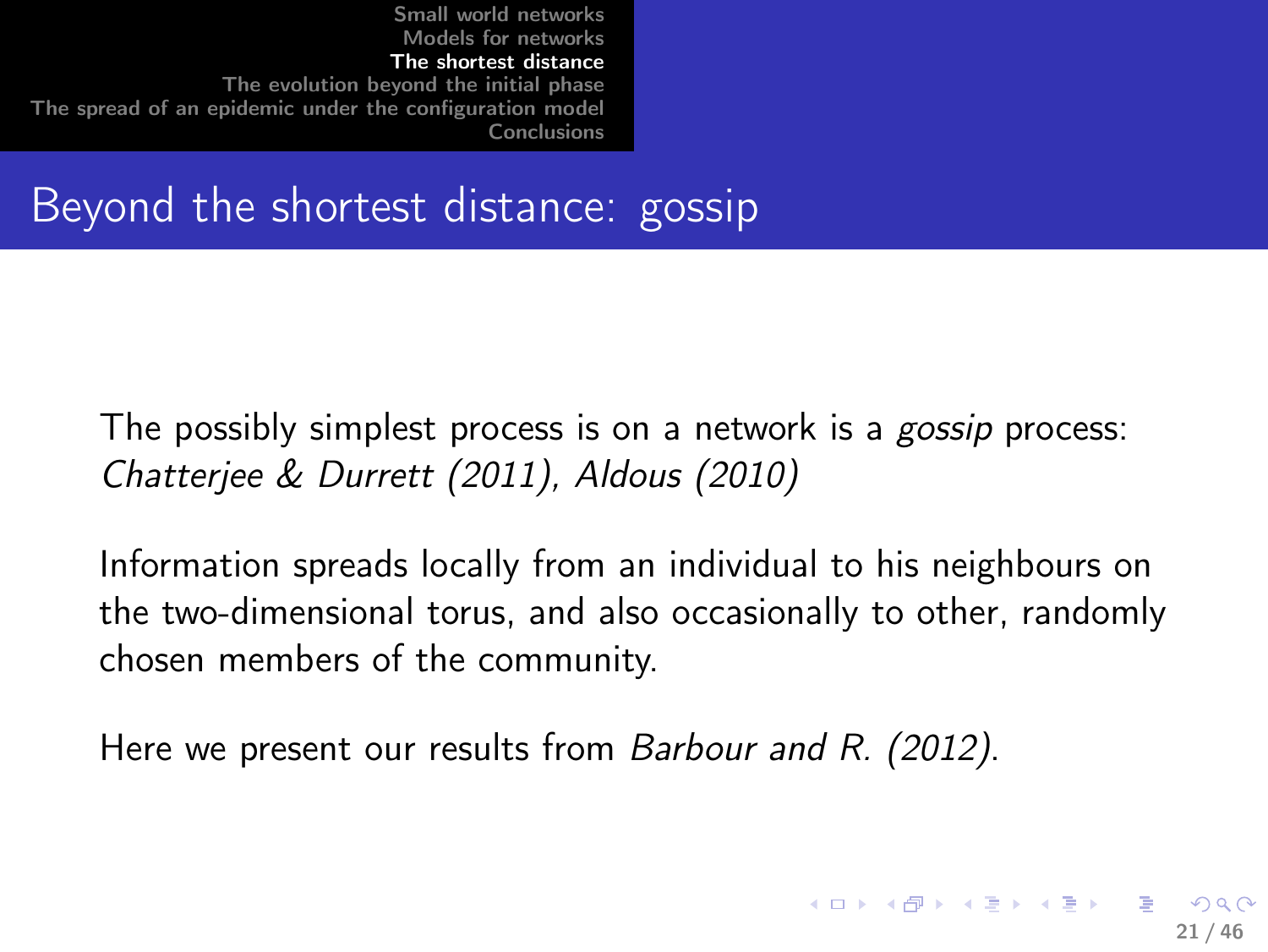# Gossip and small world

In both models, a disc of informed individuals, centred on an initial informant, grows steadily in the torus; and long range transmissions of information occur in a Poisson process. Any such transmission contacts a randomly chosen point of the torus, initiating a new disc of informed individuals.

In a gossip process the rate of the Poisson process is proportional to the area (number) of informed individuals.

In Barbour and R. (2001) the Poisson process has rate proportional to the length of the boundary of the informed region.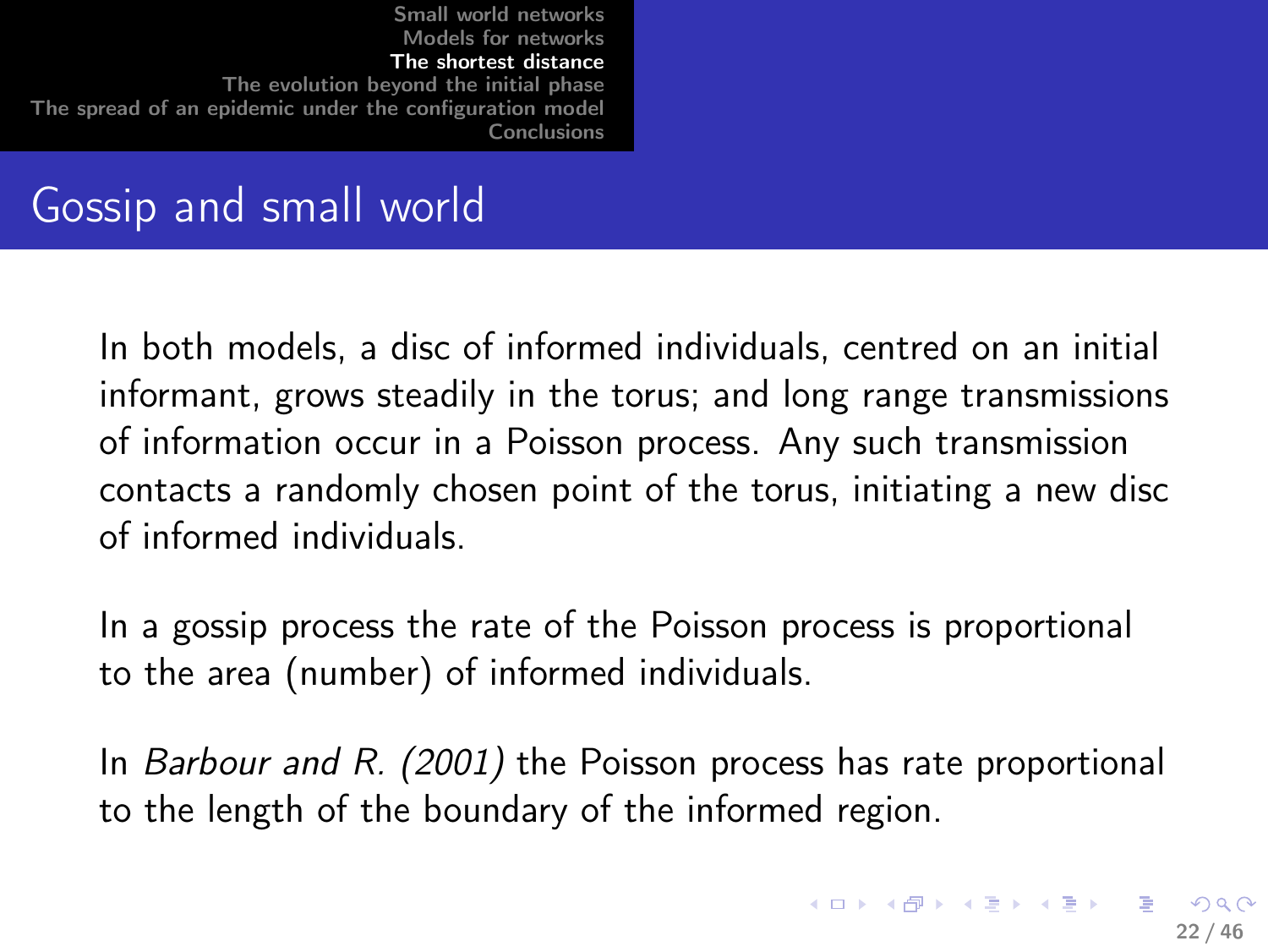The shortest distance for the gossip process

For the gossip process we get the same asymptotic behaviour as in the higher-dimensional small world with

```
d replaced by d + 1 and
```
 $\lambda_0(\rho)$  replaced by

<span id="page-22-0"></span>
$$
\lambda_0:=\left(d!\rho v(K)\right)^{\frac{1}{d+1}}.
$$

We use the notation  $\lambda_0$  throughout, with the two different definitions depending on the process.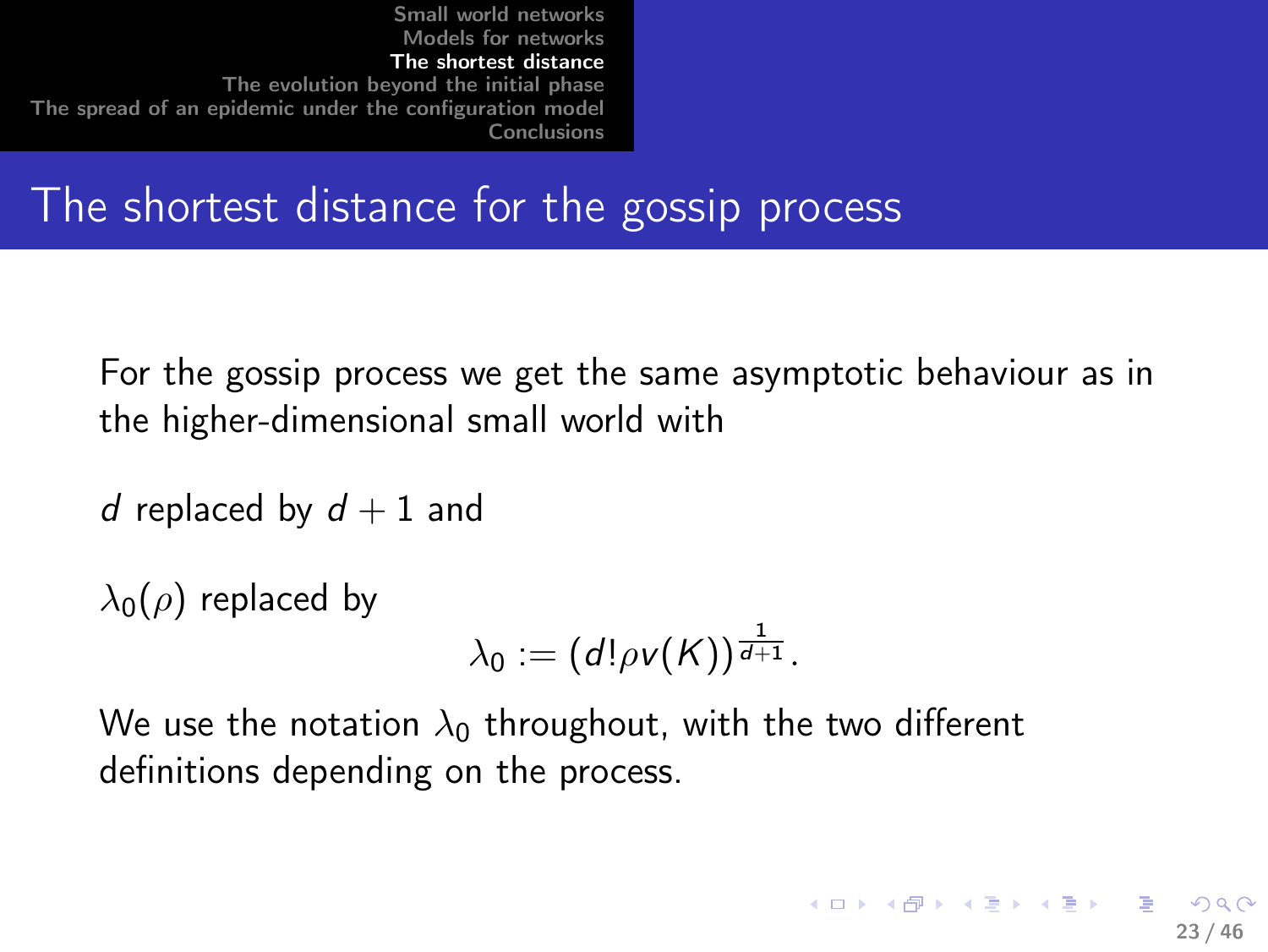## Two observations I

In both processes, an inspection of the proofs shows that the branching process approximation holds beyond the initial phase. The mean number of self-intersections in the approximating branching process is small up until times t at which

$$
e^{2\lambda_0 t} \asymp \Lambda := L \lambda_0^d / v(K);
$$

i.e.

<span id="page-23-0"></span>
$$
t=t_{\Lambda,x}=\frac{1}{2\lambda_0}\{\log\Lambda+x\}.
$$

Up to this time the branching process approximation works well.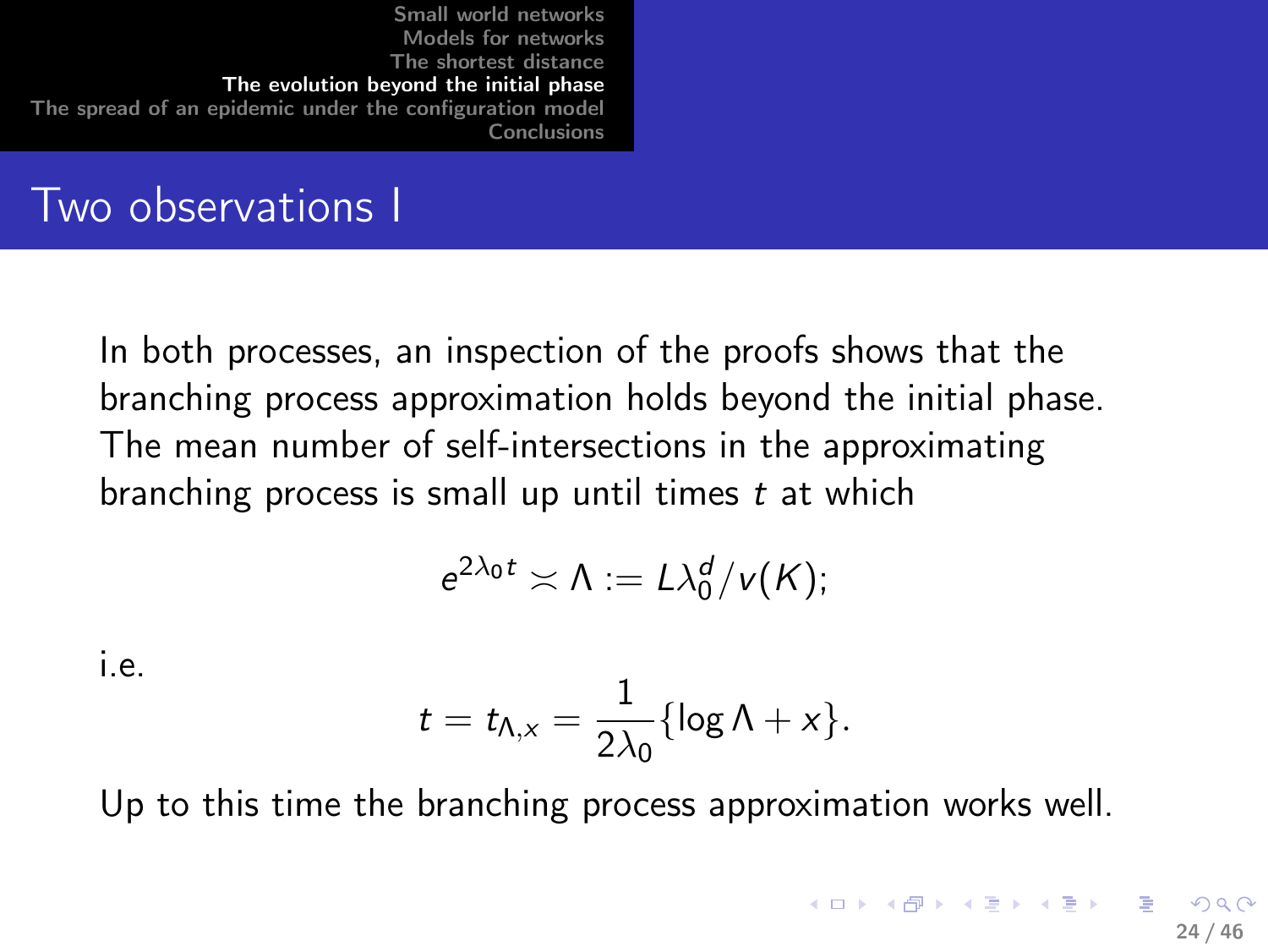| Conclusions |
|-------------|
|-------------|

# Two observations II

We could think of our argument for the shortest distance as follows. We start the process, call it  $Y_{P_0}$ , at a random point  $P_0$  forwards in time. We pick another point  $P$  at random and run the process, call it  $\bar{Y}_P$ , backwards in time: we keep track on who would inform  $P$ about the gossip if they know the gossip themselves. Then in the gossip model  $\mathit{Y}_{\mathit{P}_0}(t)$  and  $\bar{\mathit{Y}}_\mathit{P}(t,2t)$  are independent.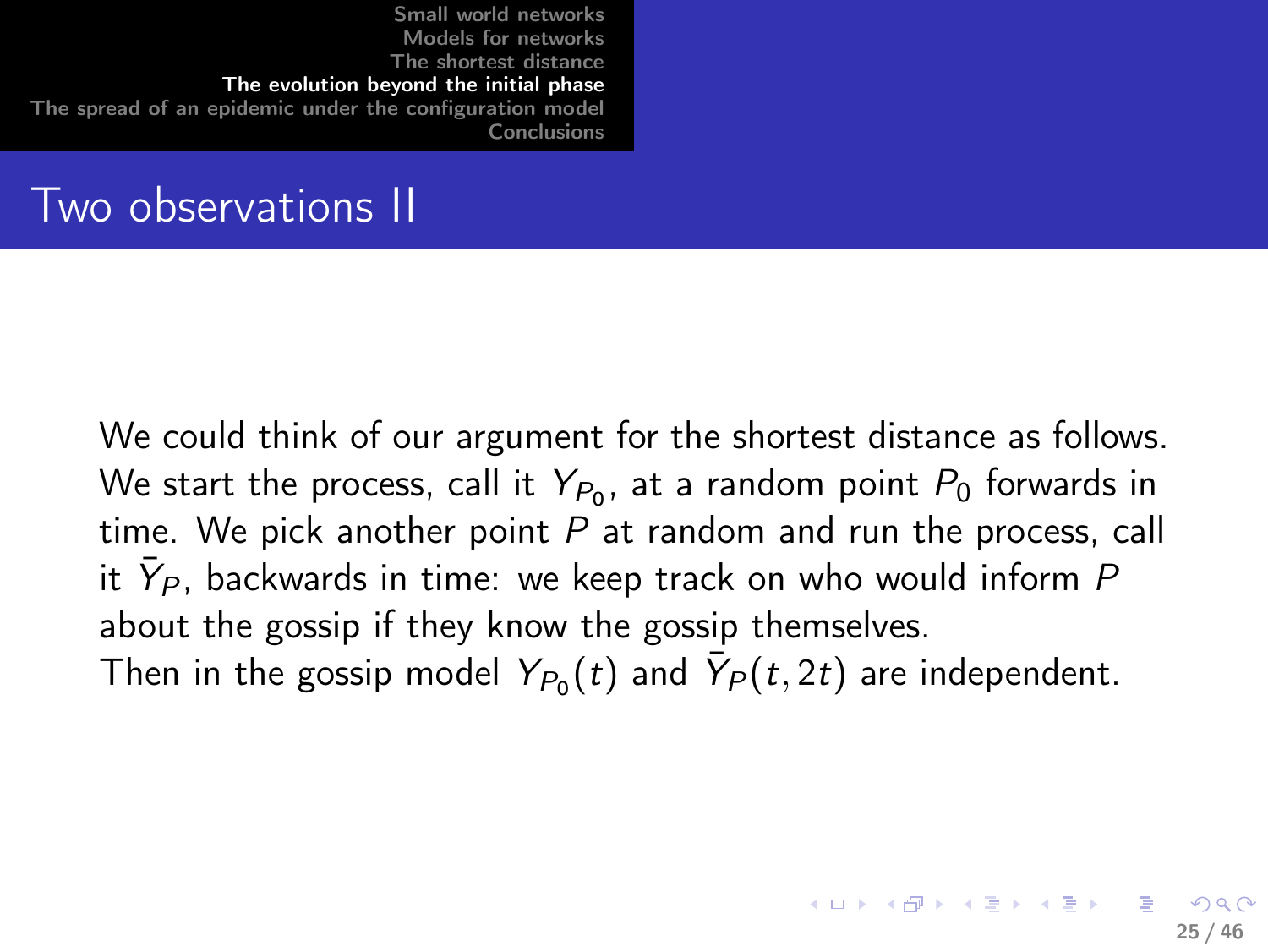| Small world networks<br>Models for networks<br>The shortest distance<br>The evolution bevond the initial phase<br>The spread of an epidemic under the configuration model<br><b>Conclusions</b> |  |
|-------------------------------------------------------------------------------------------------------------------------------------------------------------------------------------------------|--|
|                                                                                                                                                                                                 |  |

# What happens next?

Let  $L^{-1}V_{P_0}(t)$  be the proportion of the volume of C that is covered at time t (starting the process in  $P_0$ ).

### We shall see:

Once the initial stages have passed and we are on the time scale for shortest paths to occur,  $L^{-1} V_{P_0}(t)$  grows more or less deterministically. More precisely, if  $\mathcal{F}_s$  denotes the  $\sigma$ −algebra with all information up to time s then we can show that for  $t > t_{\Lambda,x}$ with  $|x| \leq \frac{1}{2} \log \Lambda$ ,

$$
L^{-1}V_{P_0}(2t)\approx L^{-1}\mathbf{E}\{V_{P_0}(2t)|\mathcal{F}_s\}.
$$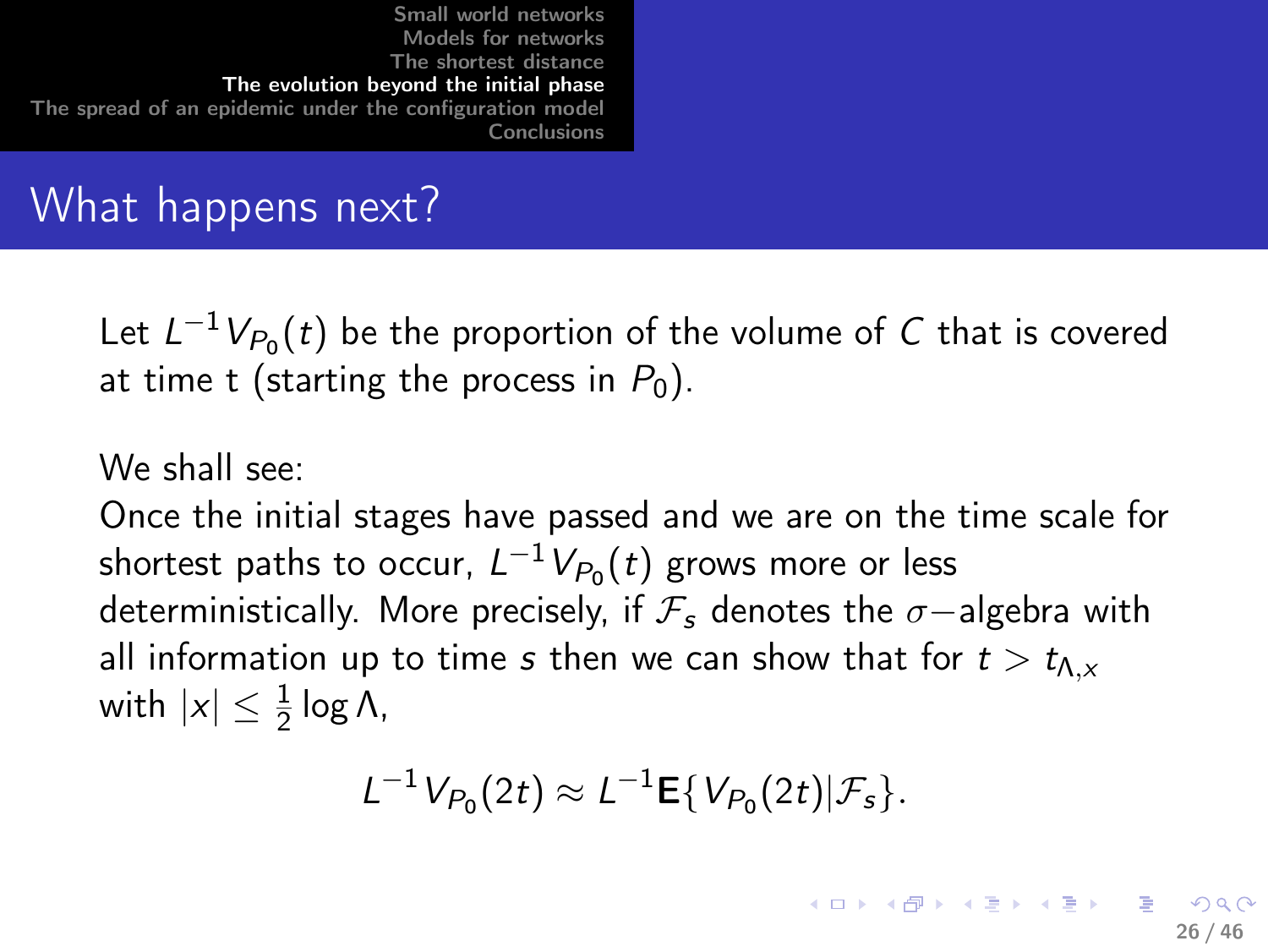# **Heuristics**

Note that

$$
L^{-1} \mathbf{E} V_{P_0}(2t) = \mathbf{P}_{P_0}[d_{SW}(P_0, P) \leq 2t] = \mathbf{P}[Y_{P_0}(t) \cap Y_P(t) \neq \emptyset].
$$

For  $t > s$ .

#### $L^{-2}$ **E**{[ $V_{P_0}(2t)$ ]<sup>2</sup> |  $\mathcal{F}_s$ }  $= P_{P_0}[\{d_{SW}(P_0, P) \le 2t\} \cap \{d_{SW}(P_0, P') \le 2t\} | \mathcal{F}_s]$  $\sim$  P[{ $Y_{P_0}^*$  $Y_{P_0}^*(t) \cap^* Y_P^*$  $\mathcal{C}_P^*(t) \neq \emptyset$  }  $\cap$  {  $Y_P^*$  $Y_{P_0}^*(t) \cap$  \*  $Y_{P'}^*(t) \neq \emptyset$  }  $|\mathcal{F}_{s}^*]$  $\sim \ \{P[Y_{P_1}^*$  $Y_{P_0}^*(t) \cap^* Y_P^*$  $\mathcal{P}^*(t) \neq \emptyset \, | \, \mathcal{F}_{\mathsf{s}}^{P_0} ] \}^2$

where  $Y_P^*$  $Y^*_{P_0}, Y^*_{P_0}$  $\hat{P}_{P}^*$  and  $Y_{P'}^*$  come from three independent branching processes, and  $\mathcal{F}_{s}^{*}$  denotes the history of the branching process for Y ∗  $P_0^*$  up to s.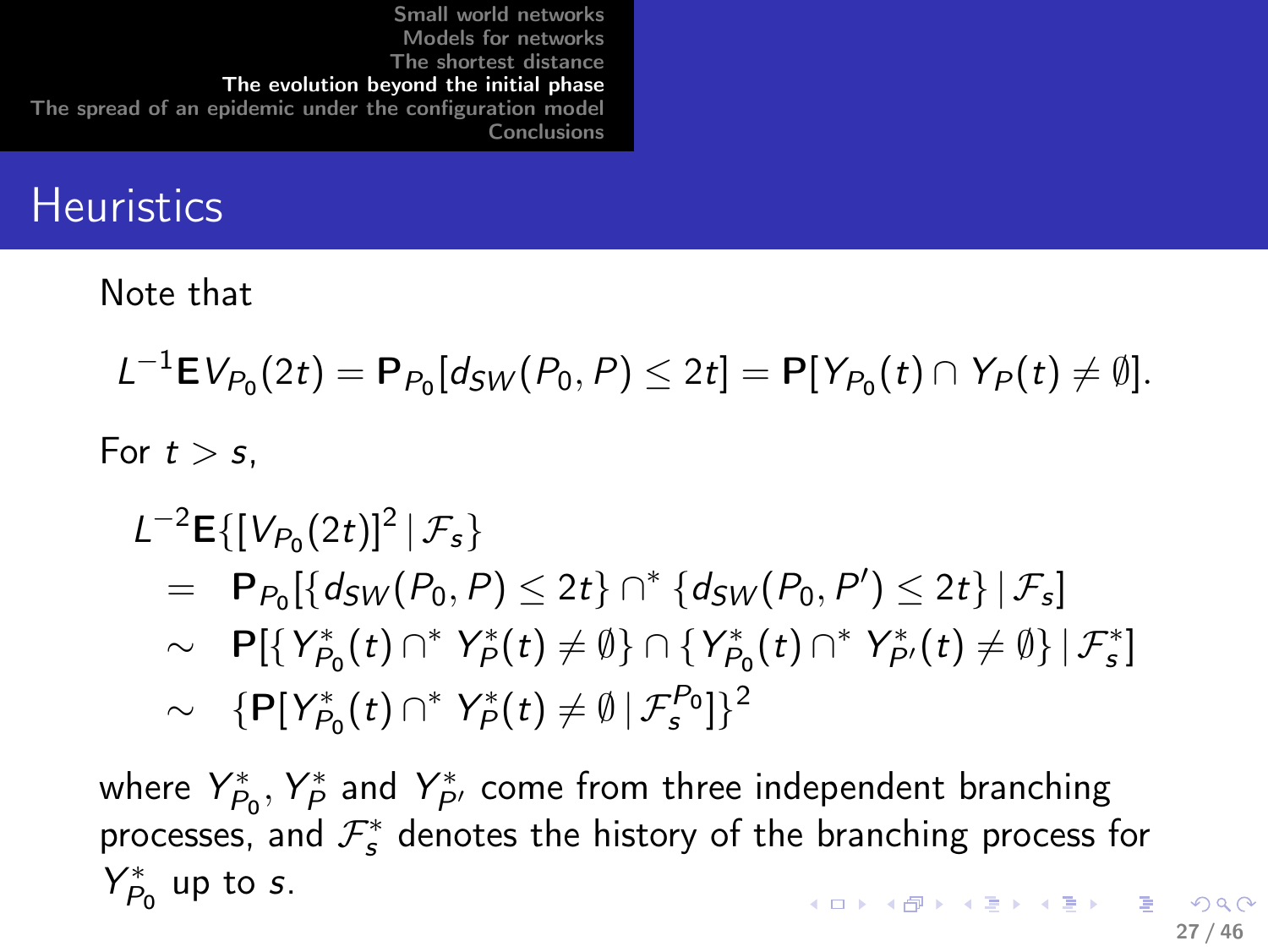# The limiting behaviour

To describe the limiting behaviour we use the Laplace transform of  $W_*(\infty)$ ,

$$
\varphi(\theta) \ := \ \mathsf{E}\{e^{-\theta W_*(\infty)} \,|\, M_0(0)=1, M_j(0)=0, \, j\geq 1\},
$$

and define

$$
h(t) = h_d(t) = 1 - \varphi(e^t).
$$

28 / 46

K ロ ▶ K @ ▶ K 할 ▶ K 할 ▶ → 할 → K 9 Q Q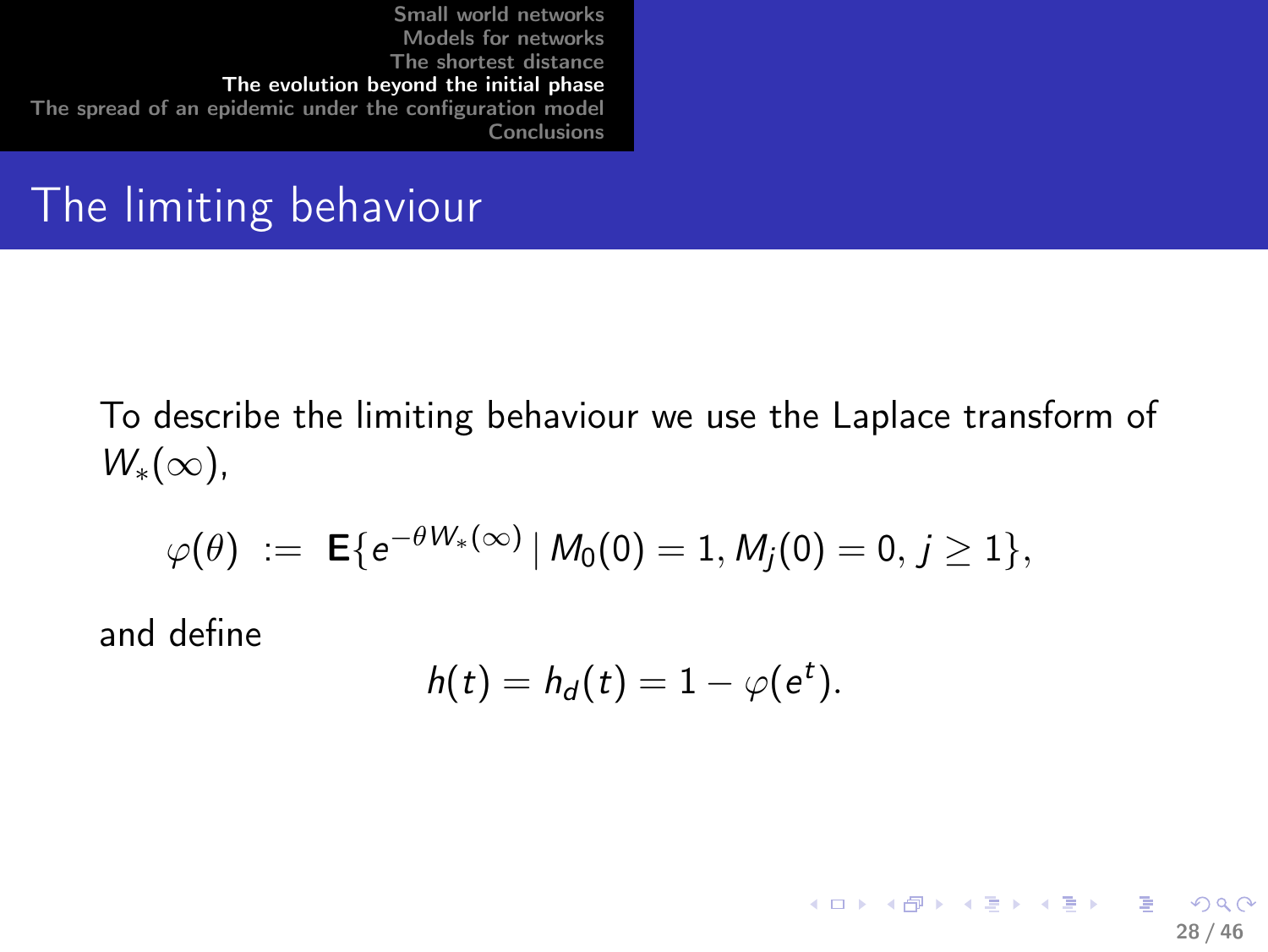# The spread of gossip: Theorem

There exists a random variable U such that

$$
\mathbf{P}\left[\sup_{x}\left|L^{-1}V_{P_{0}}\left(\frac{\log\Lambda+x}{\lambda_{0}}\right)-h_{d}(x+\log C_{d}+U)\right|>4\Lambda^{-a_{1}}\right] \leq c\Lambda^{-a_{2}}
$$

for some  $a_1, a_2 > 0$  and  $c < \infty$ . Here  $e^U$  has the distribution of  $W_*(\infty)$  and  $C_d = \frac{d!}{d+1}$  $\frac{a!}{d+1}$ .

### **Observations**

 $h_d$  depends on C only through the dimension;

 $\lambda_0$  is the initial exponential growth rate for the branching process;  $U$  can be viewed as a random delay, caused by early fluctuations in the growth of the process, before the deterministic evolution governed by  $h_d$  sets in.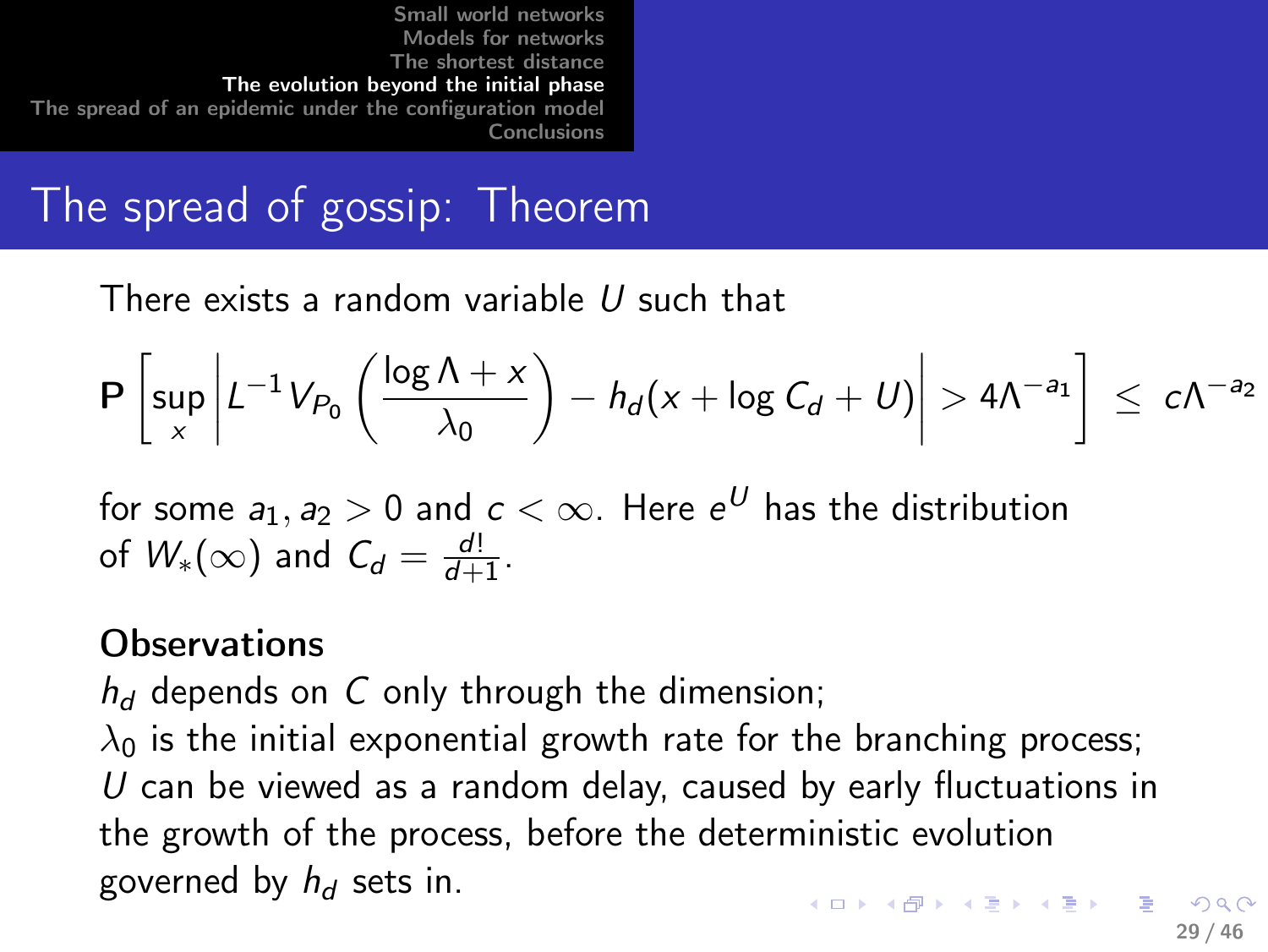[Small world networks](#page-2-0) [Models for networks](#page-5-0) [The shortest distance](#page-9-0) [The evolution beyond the initial phase](#page-23-0) [The spread of an epidemic under the configuration model](#page-31-0) [Conclusions](#page-44-0)

### Complete coverage

Assume that, for each s, C can be covered by  $n(s)$  islands of the form  $K(P, s)$ , where  $n(s)$  satisfies

$$
n(s) \leq c_0 L / \{v(K)s^d\}, \qquad 0 < s < L^{1/d}.
$$

for some  $c_0$ .

Then, except on a set of probability of order  $O(\Lambda^{-\delta}),$  for some  $\delta > 0$ , the whole of C is covered before time

$$
\tau(\Lambda,s)+\frac{2}{\lambda_0}\left\{\frac{72\log\Lambda}{d!}\right\}^{1/d},\,
$$

where  $\tau(\Lambda,s)=\lambda_0^{-1}\{\log\Lambda+O((\log\Lambda)^{1/(d+1)})\}.$  $\tau(\Lambda,s)=\lambda_0^{-1}\{\log\Lambda+O((\log\Lambda)^{1/(d+1)})\}.$  $\tau(\Lambda,s)=\lambda_0^{-1}\{\log\Lambda+O((\log\Lambda)^{1/(d+1)})\}.$ 30 / 46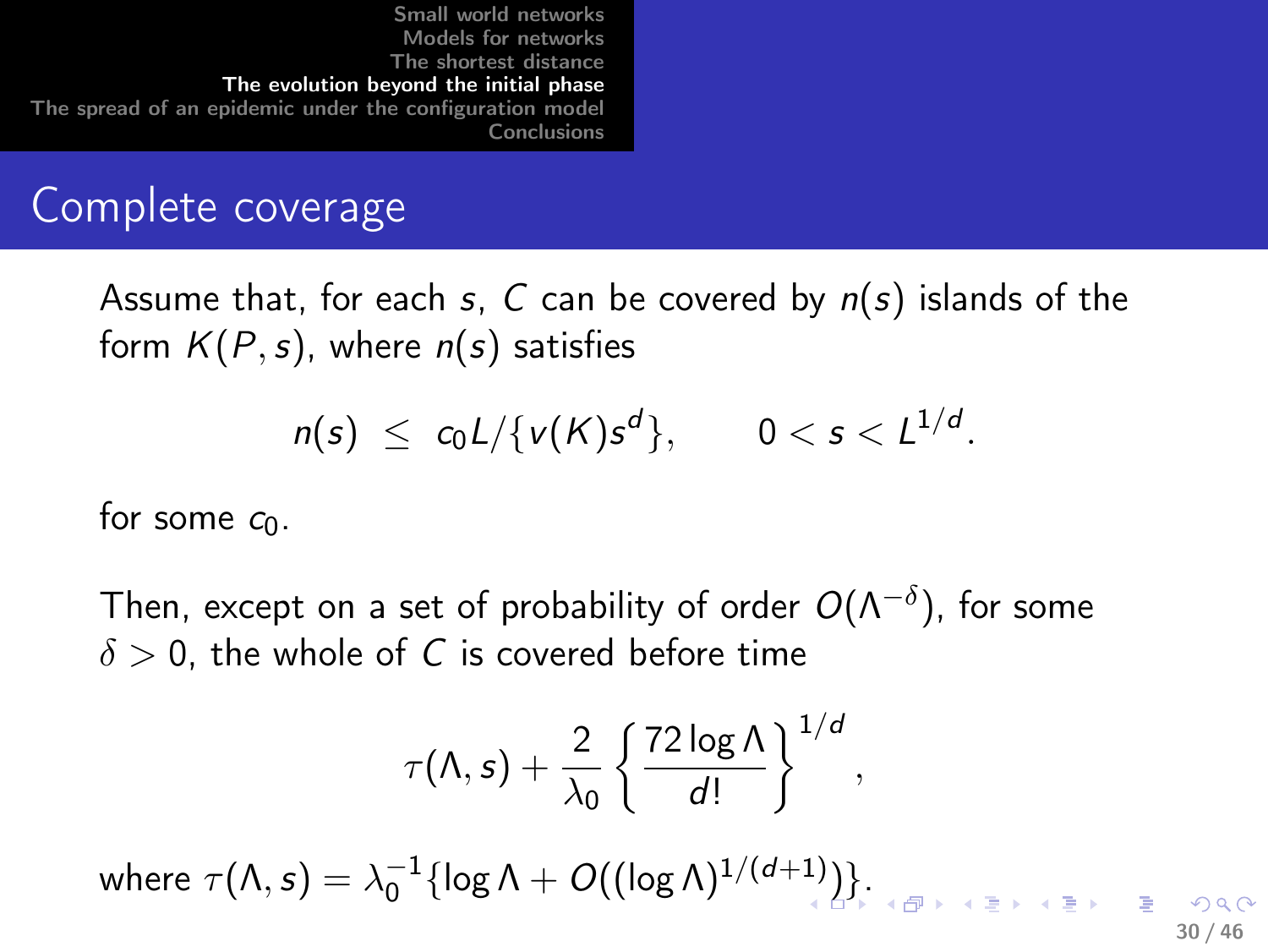> Aldous (2010) conjectured and Chatterjee & Durrett (2011) proved a limit law on the torus, with the limit implicitly described with help of a function h which satiesfies a certain integral equation. They give a rough error bound.

> <span id="page-30-0"></span>Here we identify the function h as a Laplace transform, and we give an estimate of the approximation error that is uniform for all time.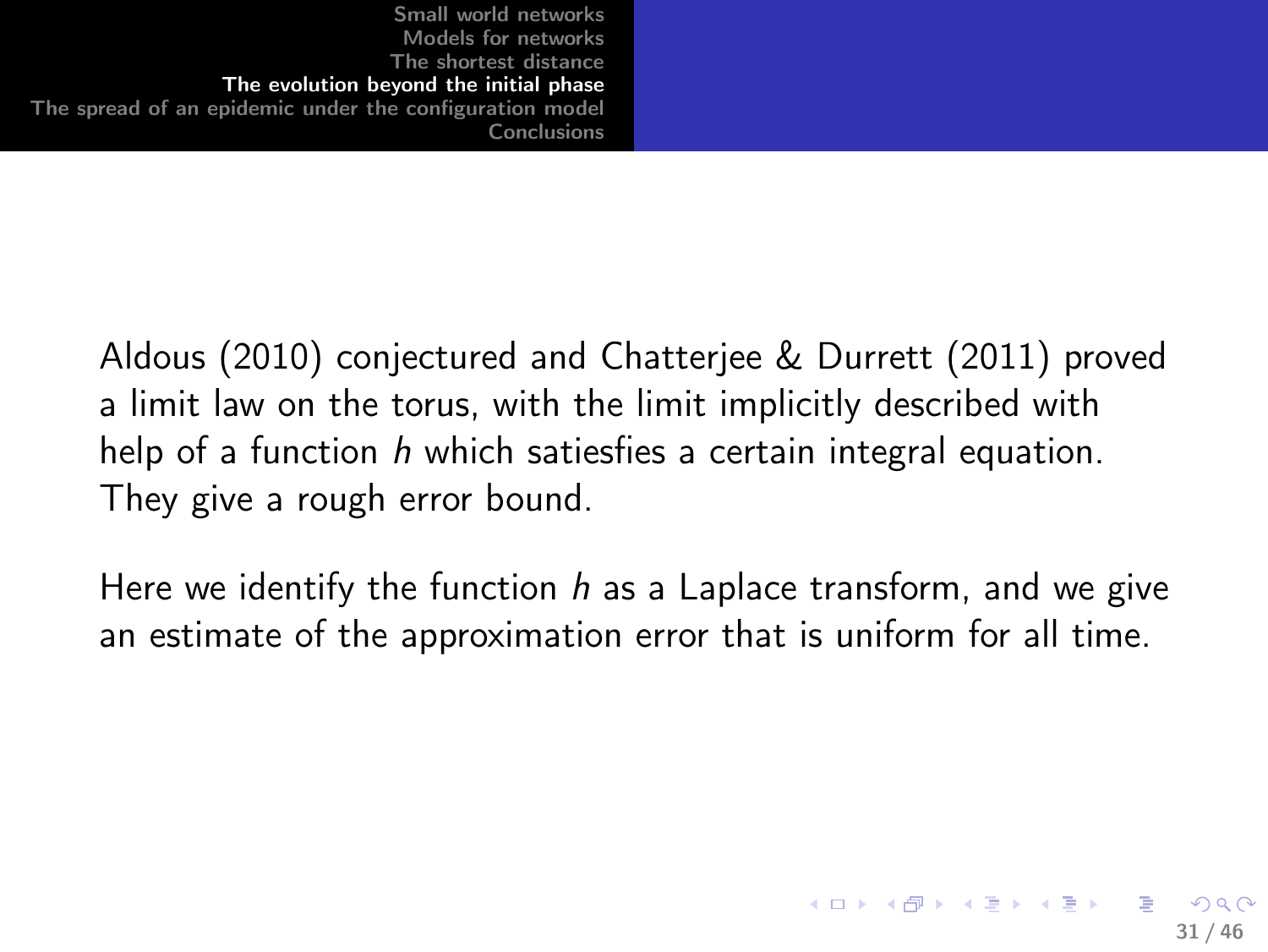# An S-I-R epidemic on a configuration graph

In a finite population of size  $N$ , we suppose that pairs of individuals are either acquainted with one another or are not, and that infectious contacts can only be made between graph neighbours.

Example for an epidemic curve: E.coli outbreak 2011 (Werber et al. 2012)



<span id="page-31-0"></span>32 / 46

**◆ロト → 何ト → ヨト → ヨト**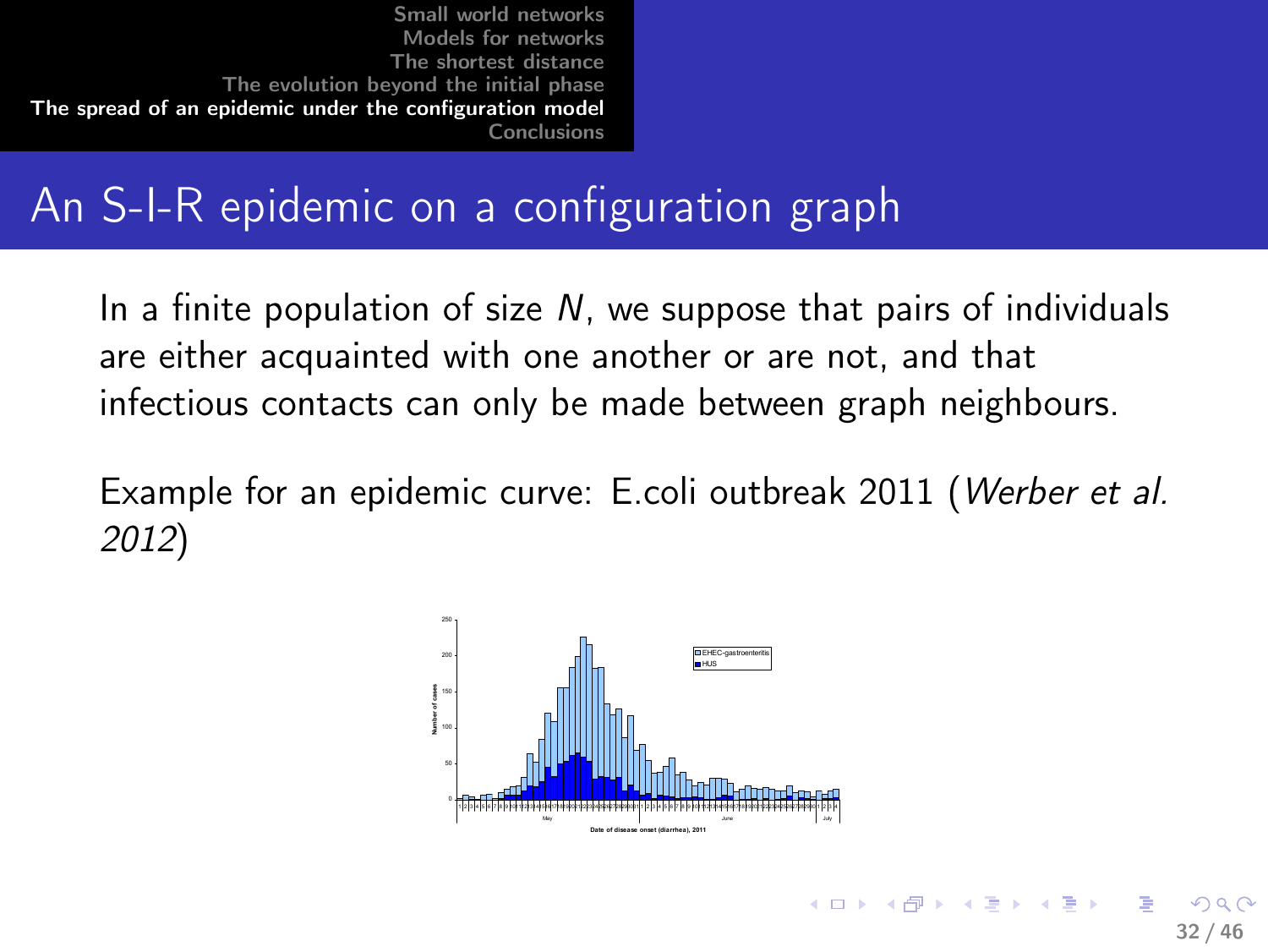# **Assumptions**

 $N_k$  members of the population are 'type k' individuals with exactly  $k$  acquaintances,  $\sum_{k=1}^K N_k = N; \ N_k \in \{\lfloor Np_k \rfloor, \lceil Np_k \rceil\},$  for fixed  $p_1, \ldots, p_K$ , and  $M := \sum_{k=1}^K k N_k$  is even; there is a finite, N-independent upper bound  $K$  on the number of acquaintances that an individual may have.

An infected type  $k$  individual makes contact with a given type  $l$ acquaintance at a random time after infection that has distribution function  $G_{kl}$  and is independent of all other contact times.

A type k individual remains infectious for a random time with (possibly defective) distribution  $\Phi_k$ , again independently of everything else.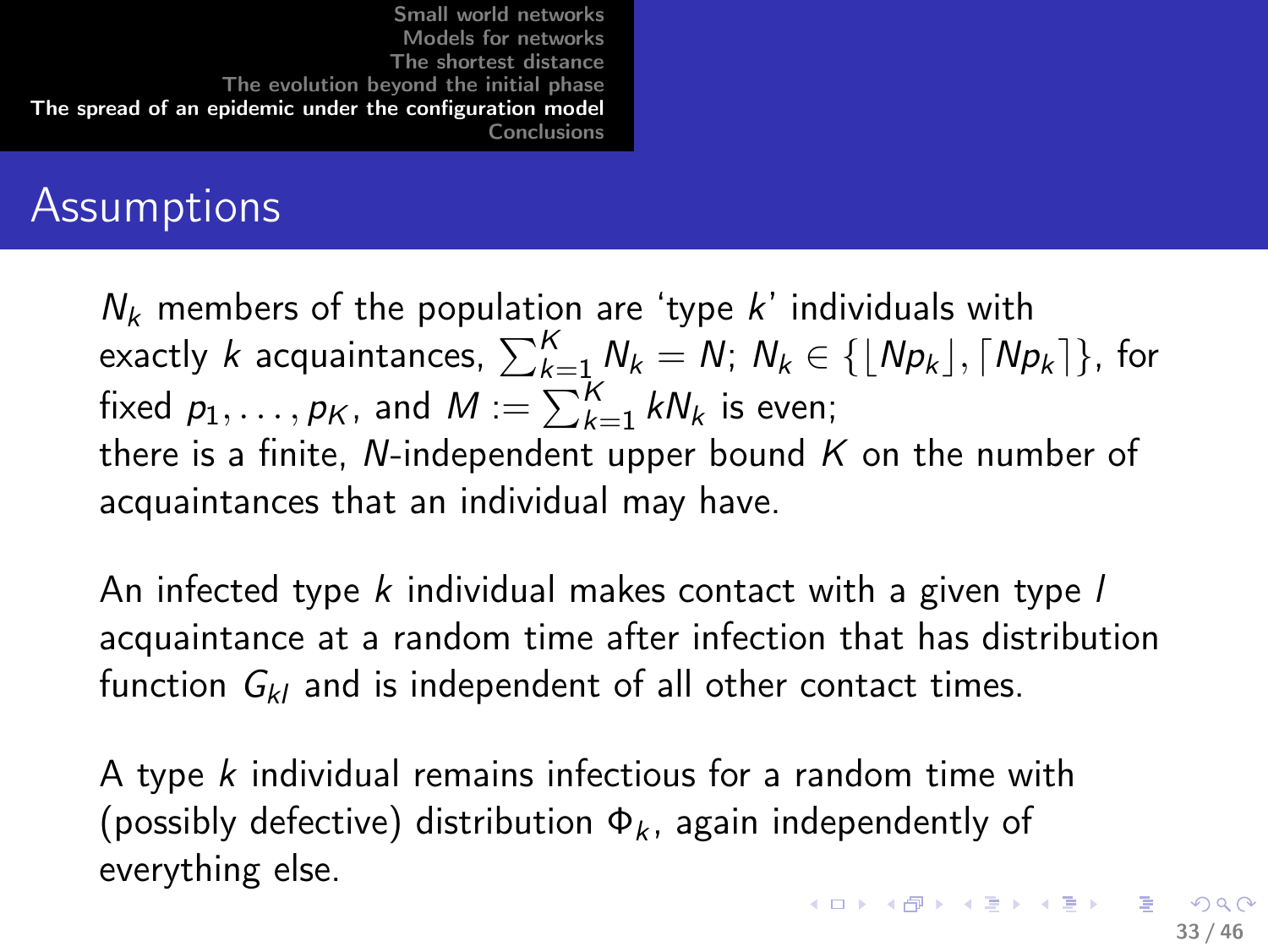## Construction

Start with one initially infected individual. Match its half–edges by random choice from the set of all half–edges; then attach the infectious period to the initial individual, and the lengths of time to potentially infectious contact to the edges.

This yields a set of infected vertices, together with the times of their infection, some of which may be infinite.

Repeat the process for the first of these vertices (if any) to be infected.

Proceed in this way, always choosing for development the infected vertex with unmatched half–edges that has the smallest time of infection, until the first time that either at least  $\lfloor \sqrt{N} \rfloor$  vertices have been infected or the infection dies out.  $\overline{a}$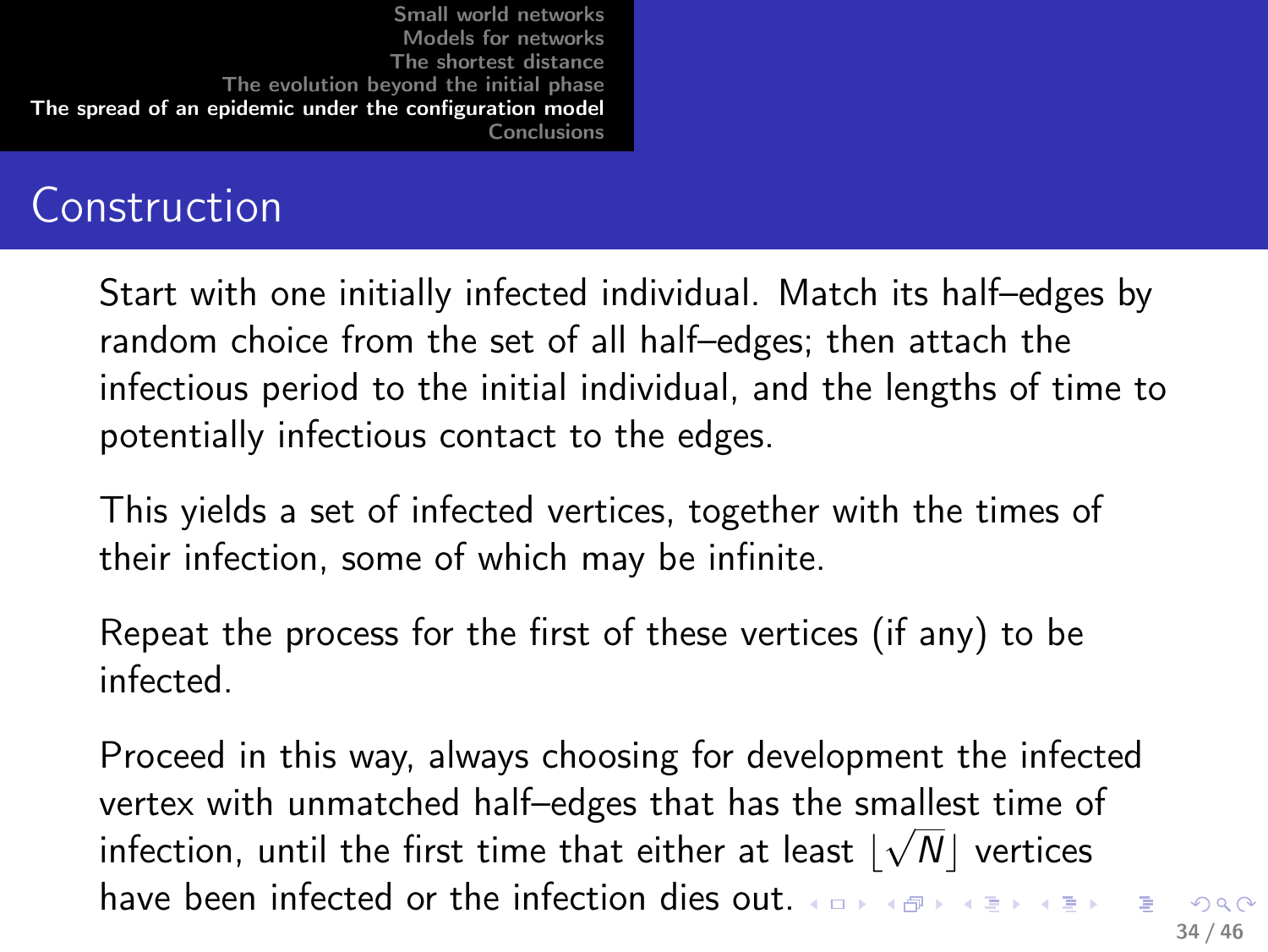> If the infection does not die out, there remains a set of infected vertices whose subsequent contact history has not been explored.

If a half–edge is picked for a second or subsequent time, ignore the choice and re-sample until a new one is chosen; if a vertex is chosen that has already been infected, ignore it for future development.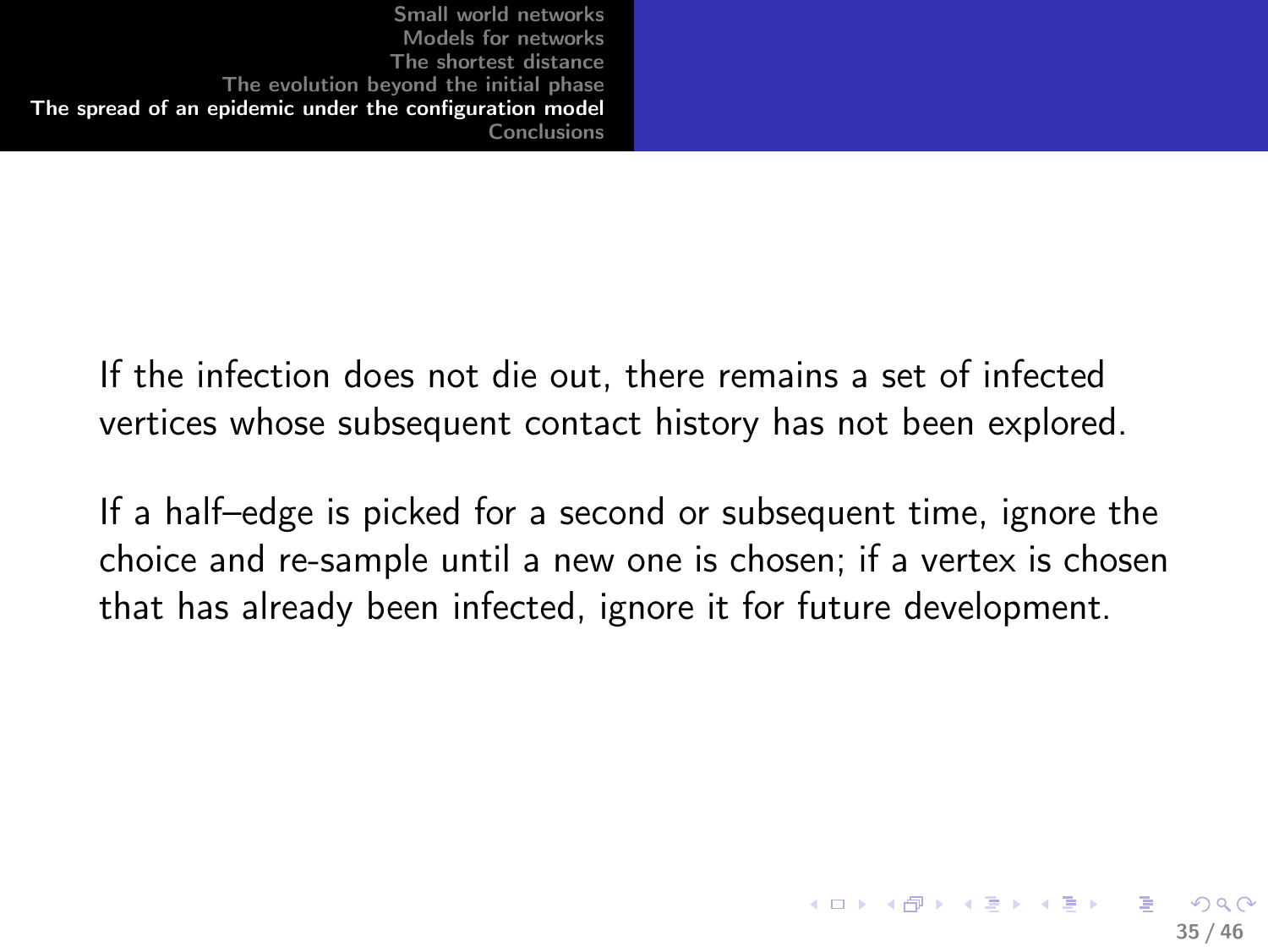### The process viewed backwards

For the process seen backwards from a randomly chosen individual, carry out essentially the same procedure for a specified time; but the vertex to which the infectious period is attached, is that of the child, not the parent.

Half–edges that have previously been used, including those that were used in the forward process, are discarded and re-sampled; the half–edges that are associated with the set of infected but unexplored vertices from the forward phase are still available for choice, and are those that close chains of infection.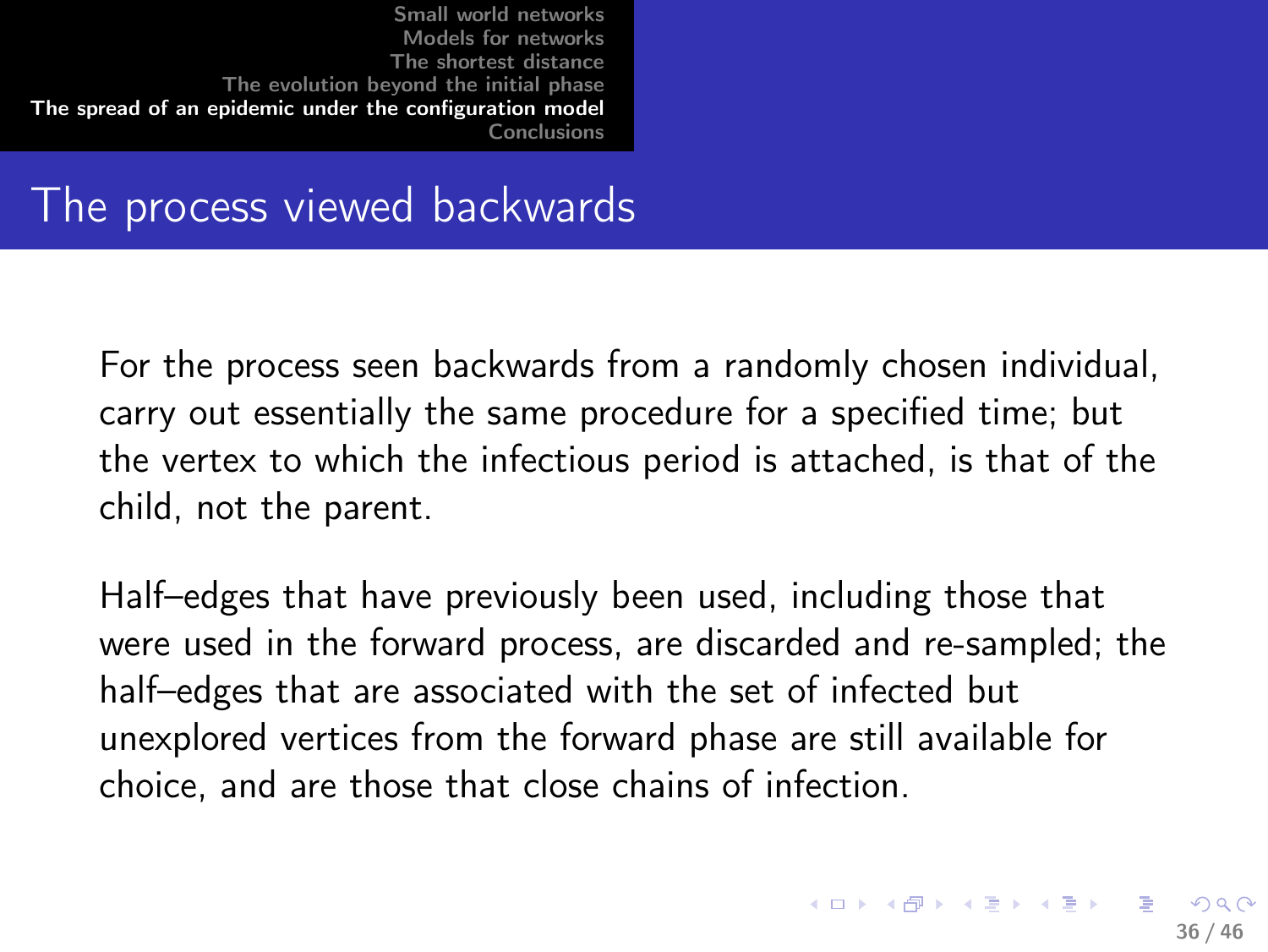# The forward branching process approximation

We can approximate the infection process by an age–dependent multitype branching process with  $K$  types.

A type k individual (other than the initial individual) has  $k-1$ offspring and each of these is of type *l* with probability  $lp_l/m$ , where  $m = \sum_{l'=1}^{K} l' p_{l'}$ .

The type k individual also has an infectious period randomly assigned to it from the distribution  $\Phi_k$ , and the times to contact along the different edges are assigned independently from the appropriate distributions  $G_{kl}$ .

The times of birth of the descendants of a given individual are dependent, because they are finite only if they do not exceed the infectious period of the common parent.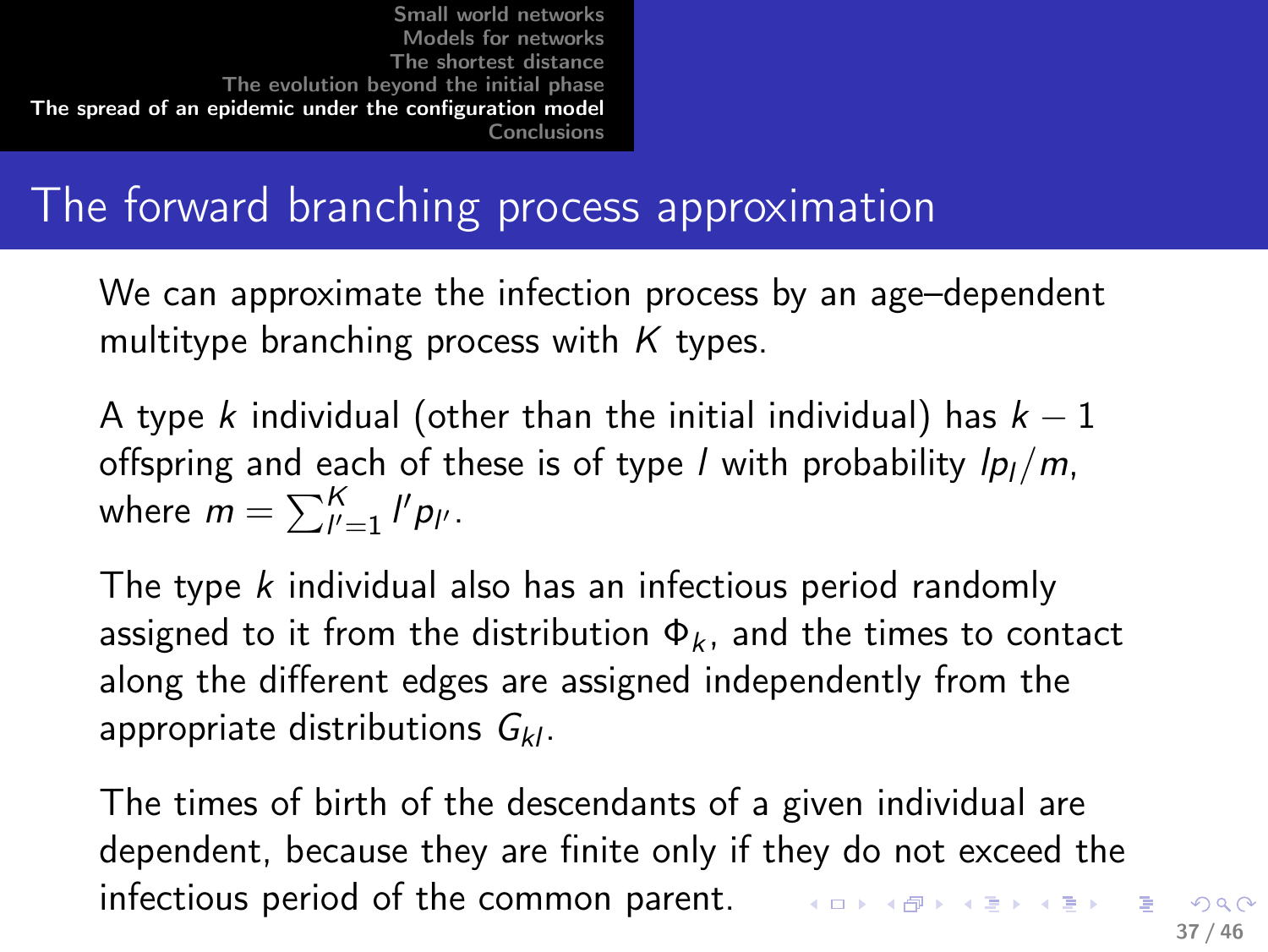# The backward branching process approximation

The offspring distribution is identical, but the infection times of the offspring of a given individual, although having the same marginal distributions as before, are now independent, because the relevant infectious period, determining whether a contact results in infection, is that of the child, and not of the parent.

Choosing the contact times for type  $k -$  type l contacts independently from  $G_{kl}$  and the infectious periods independently from the  $\Phi_k$  means that the times to birth in the backward branching process have distributions that do not depend on N.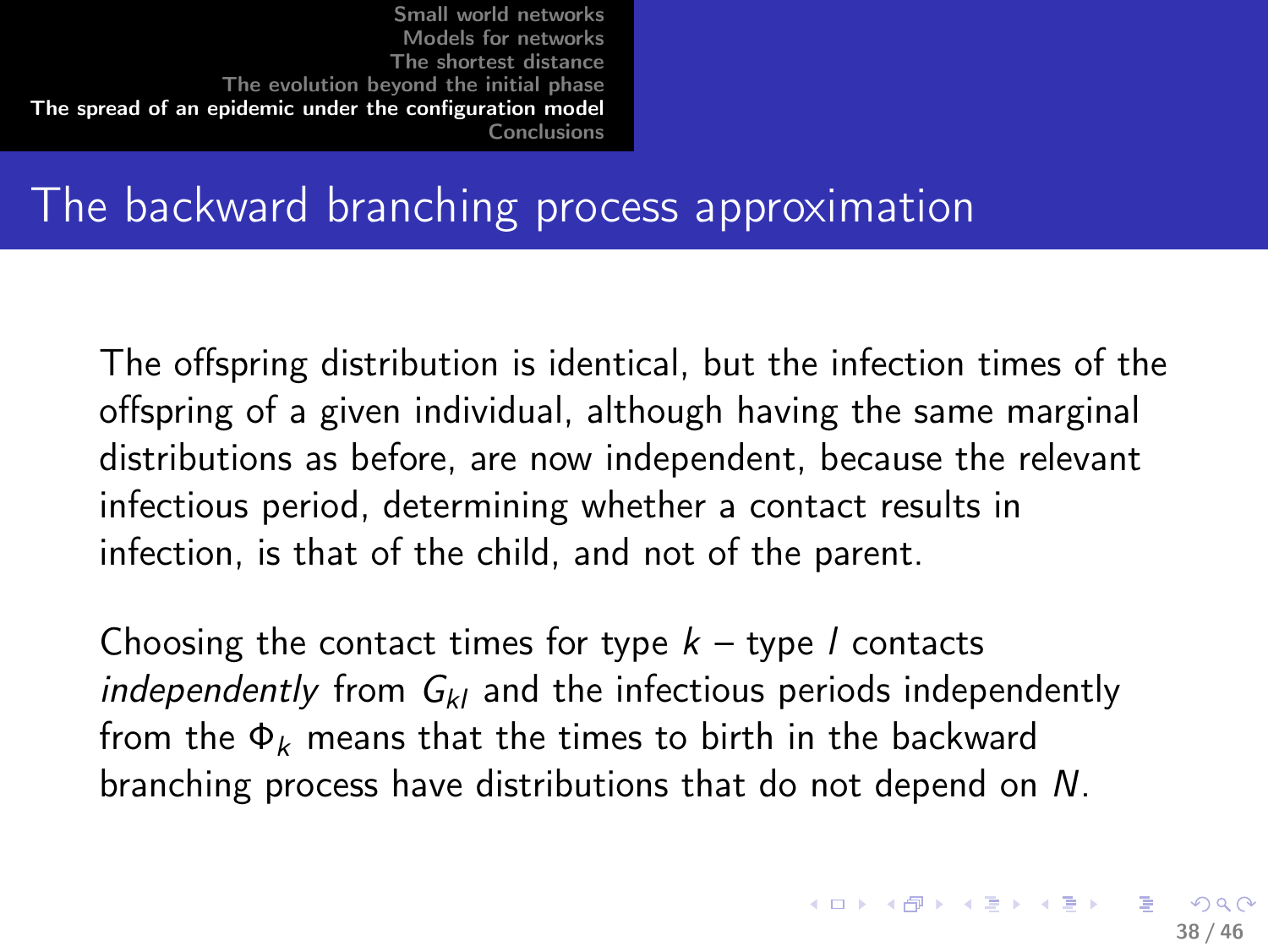# Branching process quantities

Define a matrix  $\mu$  by

$$
\mu_{lk}(s) = (l-1)\{kp_k/m\} \int_0^\infty e^{-su} (1-\Phi_l(u)) G_{lk}(du)
$$
  
=:  $(l-1)\{kp_k/m\} U_{lk}(s),$ 

and write  $\mu_{l\boldsymbol{k}}:=\mu_{l\boldsymbol{k}}(0).$  Let  $\mu^{(1)}(s)$  be obtained from  $\mu(s)$  by removing the first row and column.

Assume that the matrix  $\mu^{(1)}(0)$  has dominant eigenvalue larger than 1, and define the *Malthusian parameter*  $\lambda$  to be such that  $\mu^{(1)}(\lambda)$  has dominant eigenvalue equal to 1.

Then let  $\zeta^\mathcal{T}$  be the left eigenvector of  $\mu^{(1)}(\lambda)$  with eigenvalue 1 so that  $\zeta^{\mathcal{T}}\mathbb{1} = \mathbb{1}$ .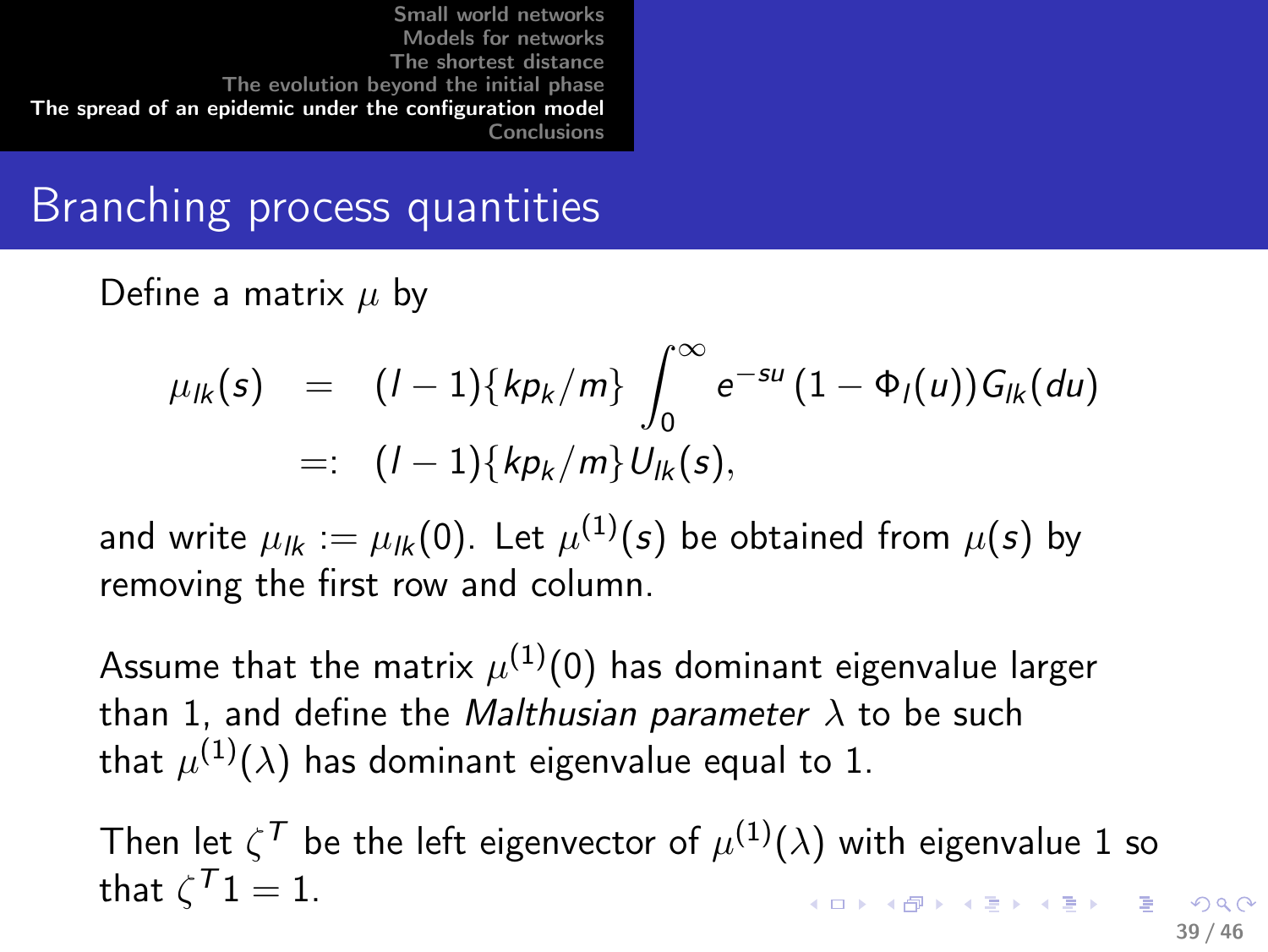### The backwards process

We now have

$$
\hat{\mu}_{lk}(s) := (l-1)\{kp_k/m\}U_{kl}(s),
$$

and the Malthusian parameter is still  $\lambda$ . The left eigenvector of  $\hat{\mu}(\lambda)$  for eigenvalue 1 is given by  $\hat{\zeta}^{\mathcal{T}}$ , scaled so that  $\hat{\zeta}^{\mathcal{T}}1 = 1$ . Let  $\mathsf{W}_*^{(i)}$  be the limiting random variable for the backward process starting with a single individual of type  $i$ ;

$$
\widehat{B}'(t)e^{-\lambda t} \rightarrow \mathbf{W}^{(i)}_{*} \widehat{\zeta} \text{ a.s.}
$$

Then  $\mathsf{W}_*^{(i)}$  has a distribution whose Laplace transform  $\hat{\psi}_*^{(i)}$  can be found from the solutions to a set of implicit equations belonging to the backward branching process whose individuals, including the initial individual, all follow the same rules.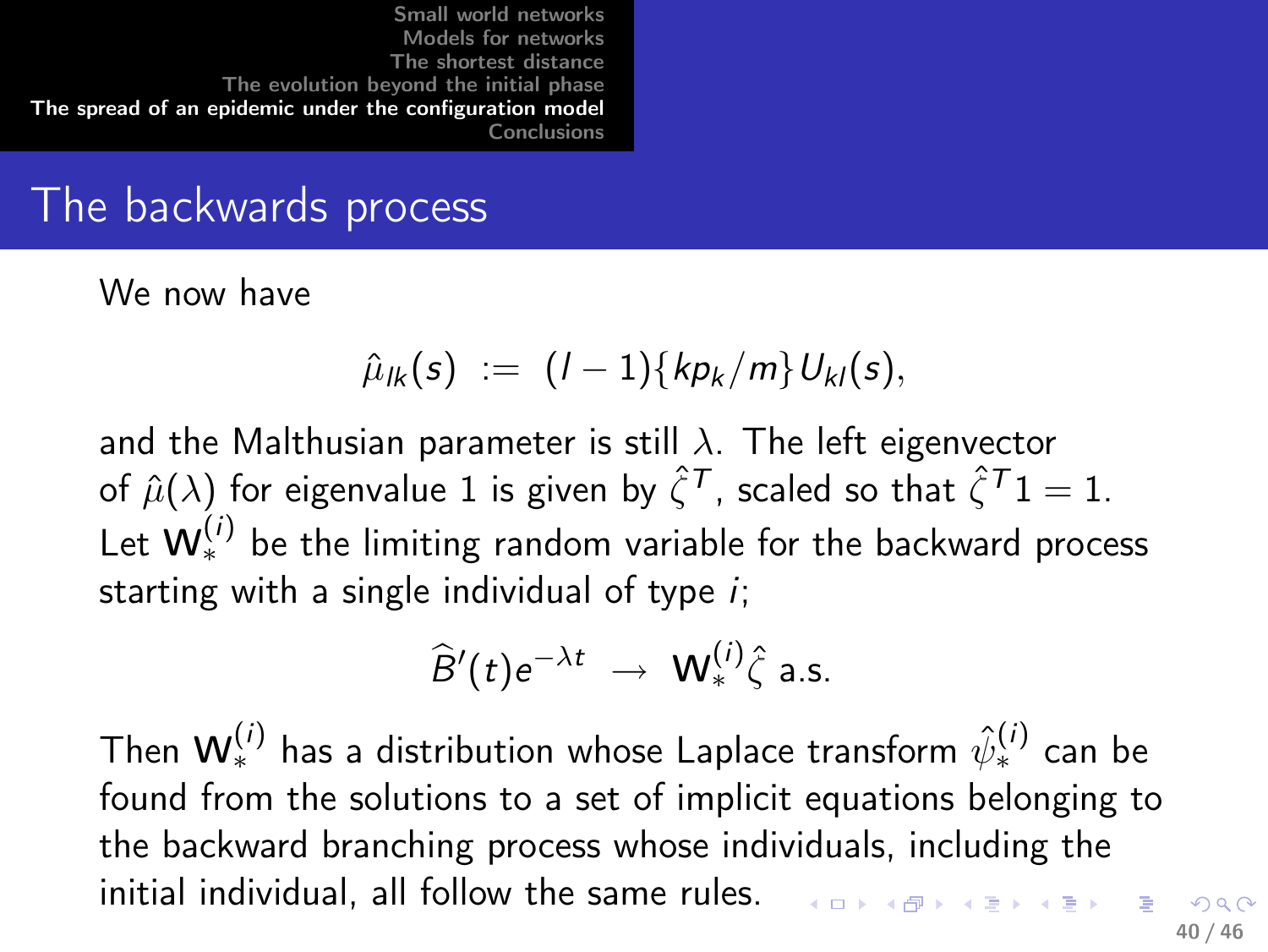#### Define  $\tau_N := \inf\{t > 0 \colon \sum B_l'$ K  $l=1$  $\lfloor \sqrt{N} \rfloor \}$

and

$$
m_*^{(2)} \; := \; \frac{1}{m} \sum_{k=1}^K \sum_{l=1}^K \zeta_k(k-1)(l-1) \hat{\zeta}_l \int_0^\infty \lambda v e^{-\lambda v} (1-\Phi_k(v)) G_{kl}(dv) \, .
$$

K ロ ▶ K 個 ▶ K 할 ▶ K 할 ▶ 이 할 → 9 Q Q\* 41 / 46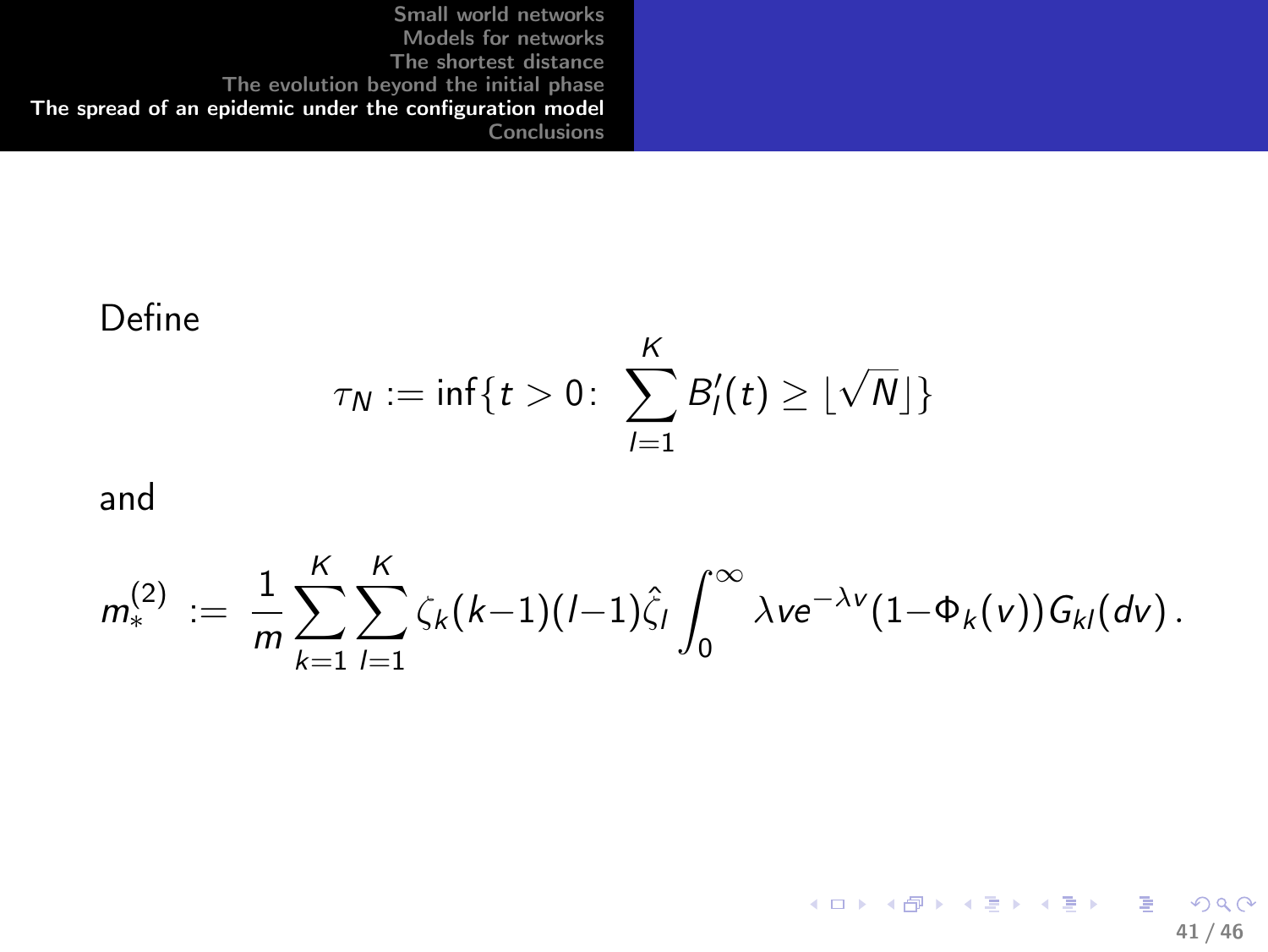The epidemic curve: our main result

Suppose that the forward branching process is supercritical. Then the total proportion of susceptibles

$$
N^{-1}\sum_{l=1}^K S_{Nl}(\tau_N + \lambda^{-1}\{\tfrac{1}{2}\log N + u\})
$$

is well approximated by

$$
\sum_{l=1}^K p_l \hat{s}_l(u),
$$

uniformly in u.

Here  $\hat{\mathsf{s}}_l$  is the decreasing function given by

$$
\hat{s}_l(u) := \hat{\psi}_*^{(l)}(e^u m_*^{(2)}).
$$

 $(Barbour + R., 2013)$  42/46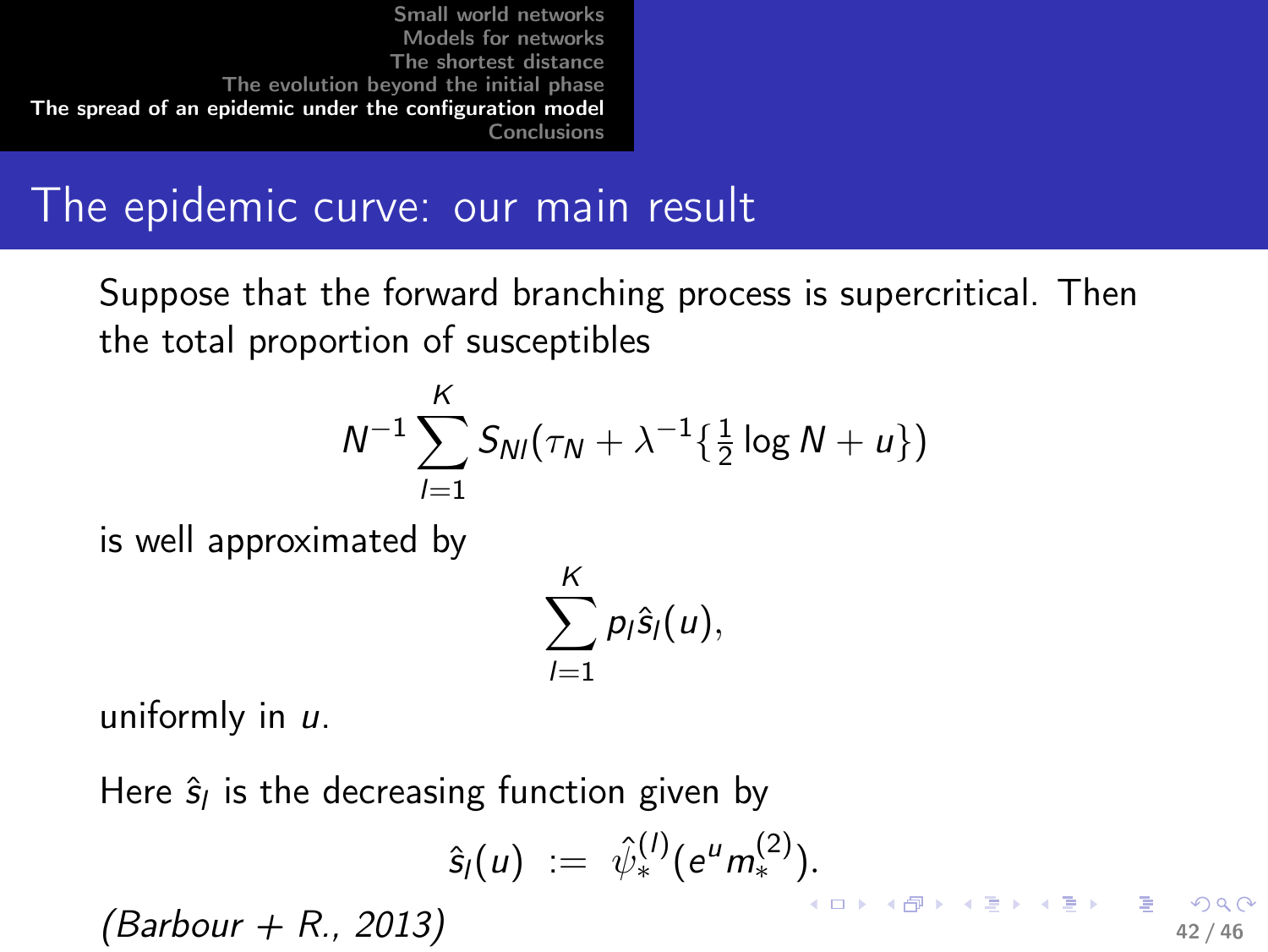### A special case: the Volz equations

Volz (2008) assumes  $\Phi(v) = 1 - e^{-\beta v}$  and  $G(dv) = \alpha e^{-\alpha v} dv$ . This gives

$$
h(u) = 1 - \int_{(0,\infty)} \{1 - m^{-1}g'(h(u-v))\} \alpha e^{-(\alpha+\beta)v} dv
$$
  
= 
$$
\frac{\beta}{\alpha+\beta} + \frac{1}{m} \int_{-\infty}^{u} g'(h(w)) \alpha e^{-(\alpha+\beta)(u-w)} dw,
$$

where  $g(s) = \sum_{k=1}^{K} p_k s^k$ .

K ロ ▶ K @ ▶ K 할 ▶ K 할 ▶ → 할 → K 9 Q Q 43 / 46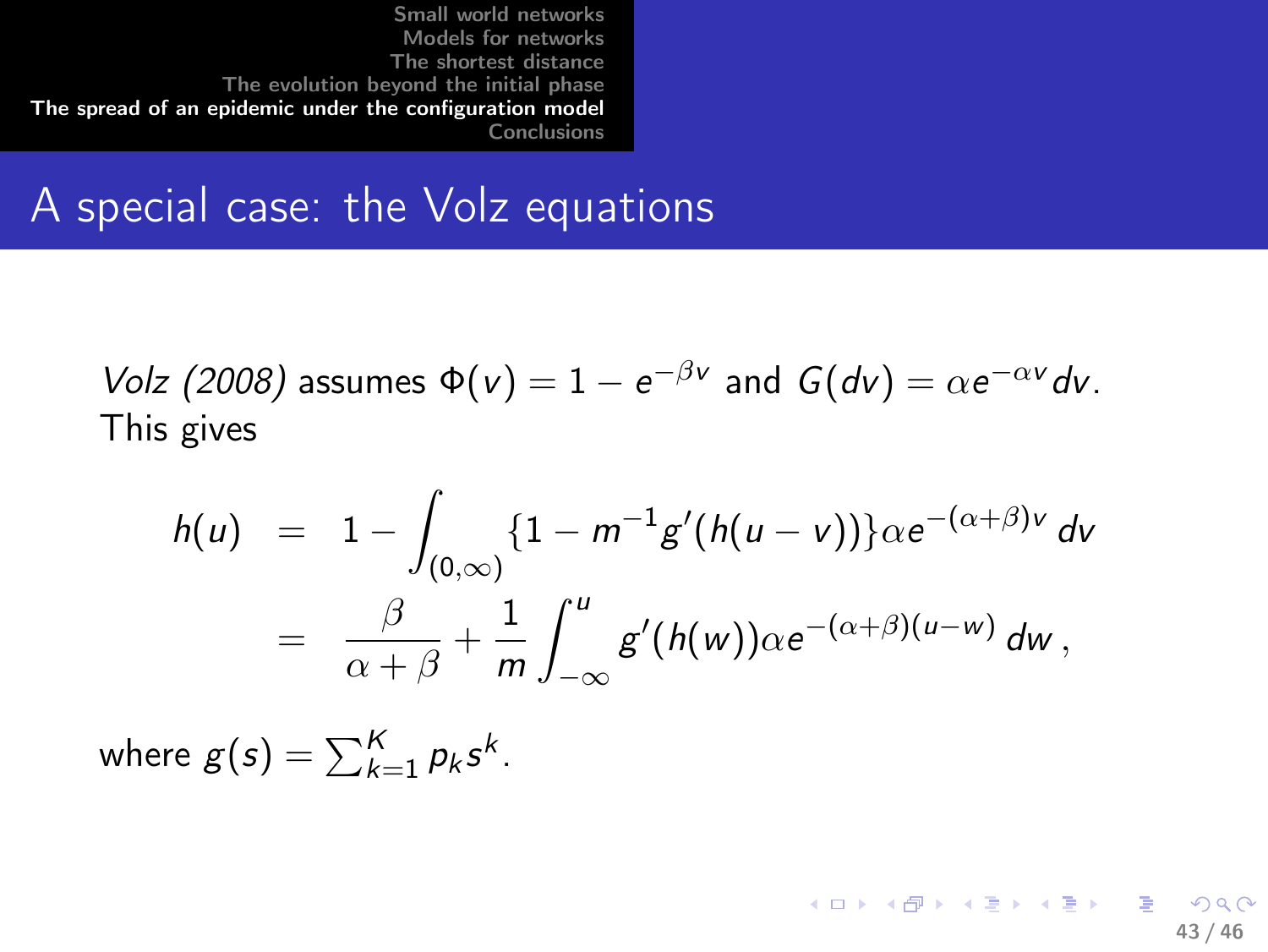### Differentiate:

$$
\frac{dh}{dt} = \frac{\alpha}{m}g'(h) - (\alpha + \beta)h + \beta = (\alpha + \beta)(\tilde{f}(h) - h),
$$

where  $\widetilde{f}(\mathsf{s}) = (\alpha \mathsf{g}'(\mathsf{s}) + \beta)/(\alpha + \beta)$ , which is a probability-generating function.

Hence  $h(\infty)$  is the solution  $\tilde{q}$  smaller than 1 to the equation  $\tilde{f}(s) = s$ , and the asymptotic final proportion of susceptible individuals at the end of a large outbreak is given by  $g(\tilde{q})$ .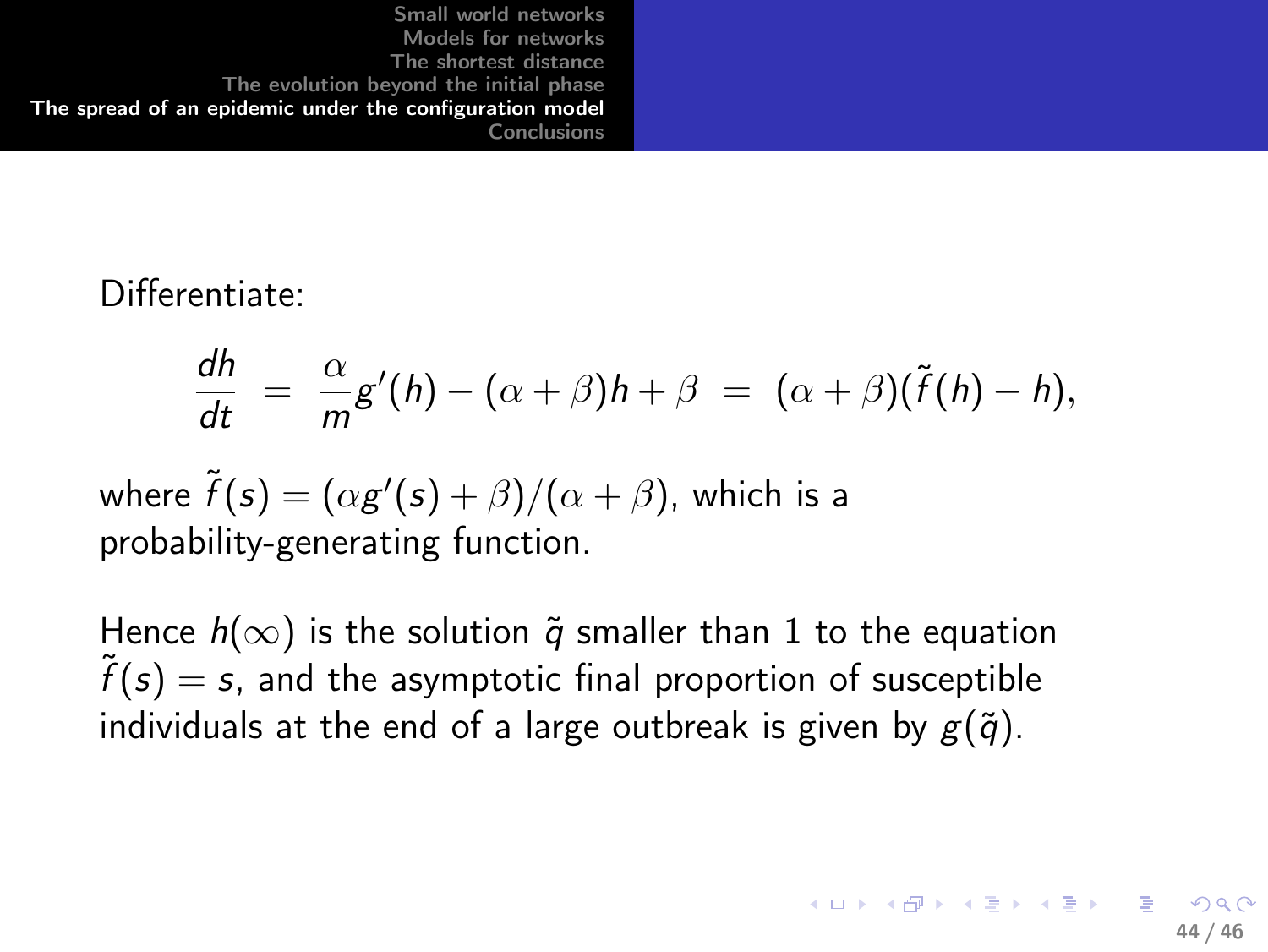# Universality?

For the shortest path length, Bhamidi, van der Hofstad and Hooghiemstra (2012) showed a similar result, using similar ideas, for the configuration model, and for a range of related models, with weights, but without bounds. Barbour and R. (2011) showed a similar result, using similar ideas, for random multitype intersection graphs.

<span id="page-44-0"></span>The behaviour may be typical for small world networks as long as the branching process approximations hold.